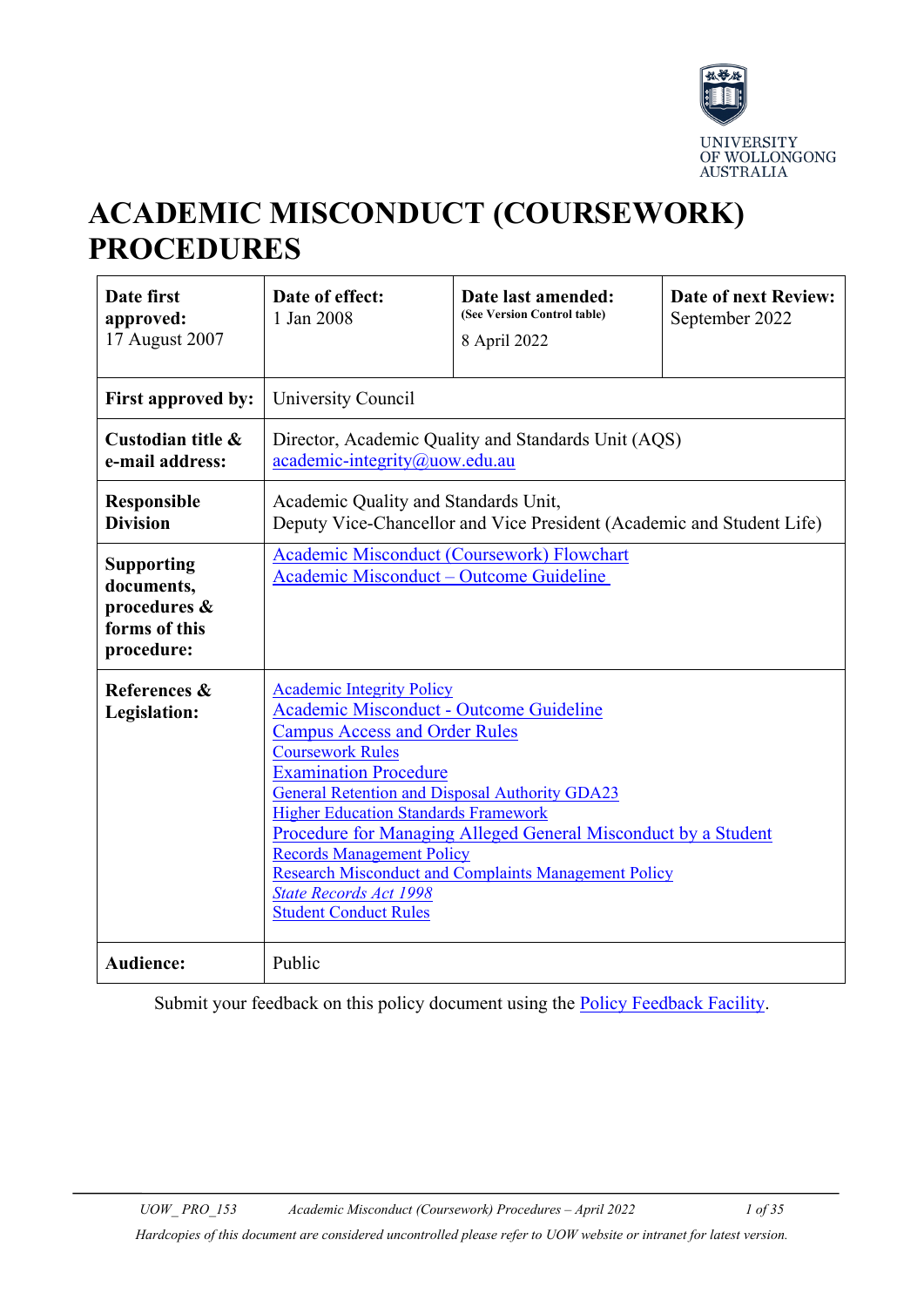

UNIVERSITY<br>OF WOLLONGONG<br>AUSTRALIA

 $2$  of 35

#### **Contents**

| $\mathbf{1}$   |                                                                  |  |
|----------------|------------------------------------------------------------------|--|
| $\overline{2}$ |                                                                  |  |
| 3              |                                                                  |  |
| 4              |                                                                  |  |
|                |                                                                  |  |
| 5              |                                                                  |  |
|                |                                                                  |  |
| 6              |                                                                  |  |
| 7              |                                                                  |  |
| 8              |                                                                  |  |
|                |                                                                  |  |
|                |                                                                  |  |
|                | Allegation Escalated to Faculty Investigation Committee (FIC) 18 |  |
| 10             |                                                                  |  |
| 11             |                                                                  |  |
| 12             |                                                                  |  |
|                |                                                                  |  |

Hardcopies of this document are considered uncontrolled please refer to UOW website or intranet for latest version.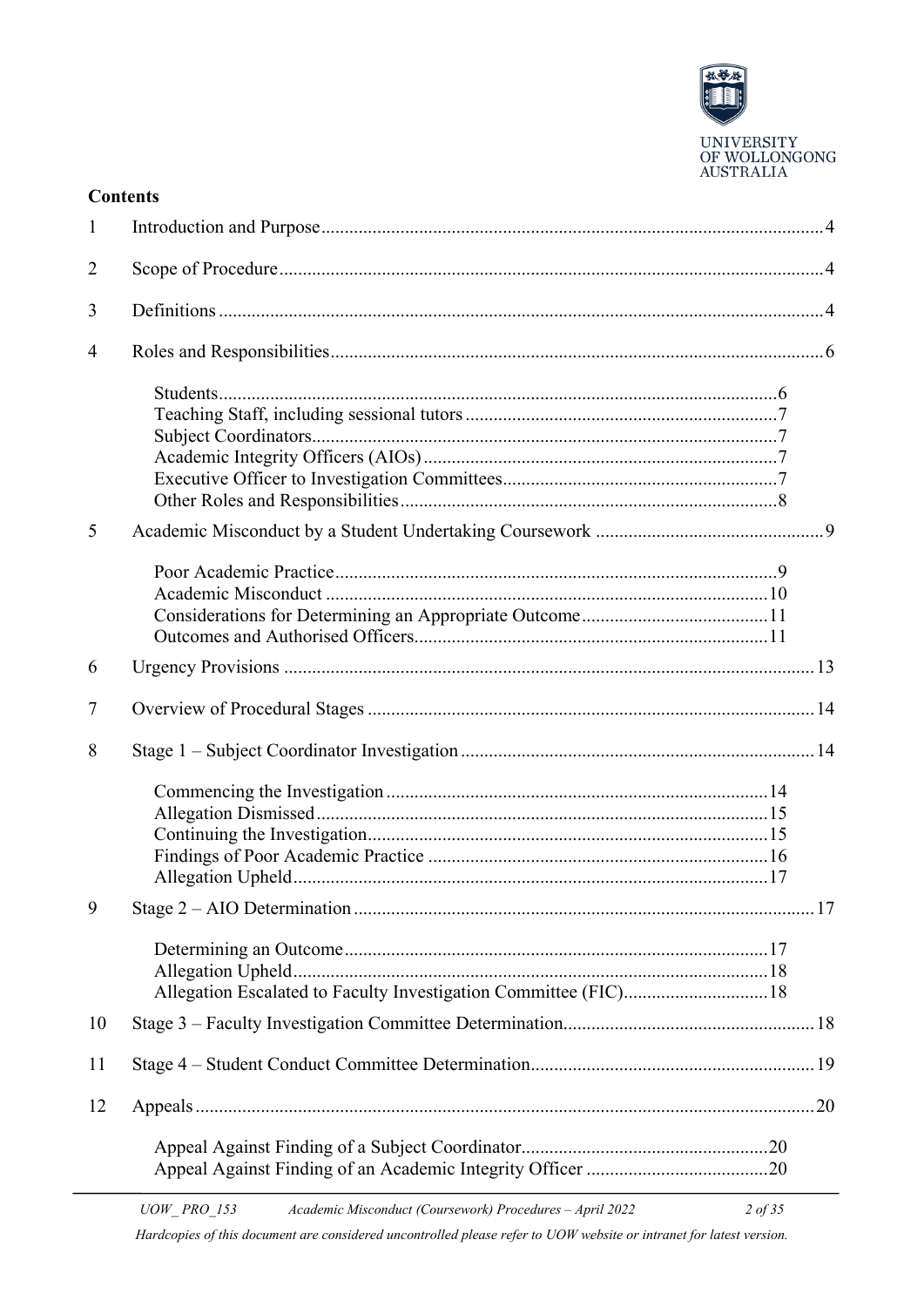

|    | <b>UNIVERSITY</b><br>OF WOLLONGONG<br><b>AUSTRALIA</b> |
|----|--------------------------------------------------------|
|    |                                                        |
|    |                                                        |
|    |                                                        |
| 13 |                                                        |
|    |                                                        |
|    |                                                        |
|    |                                                        |
|    |                                                        |
|    |                                                        |
|    |                                                        |
| 14 |                                                        |
| 15 |                                                        |
| 16 |                                                        |
| 17 |                                                        |
|    |                                                        |
|    |                                                        |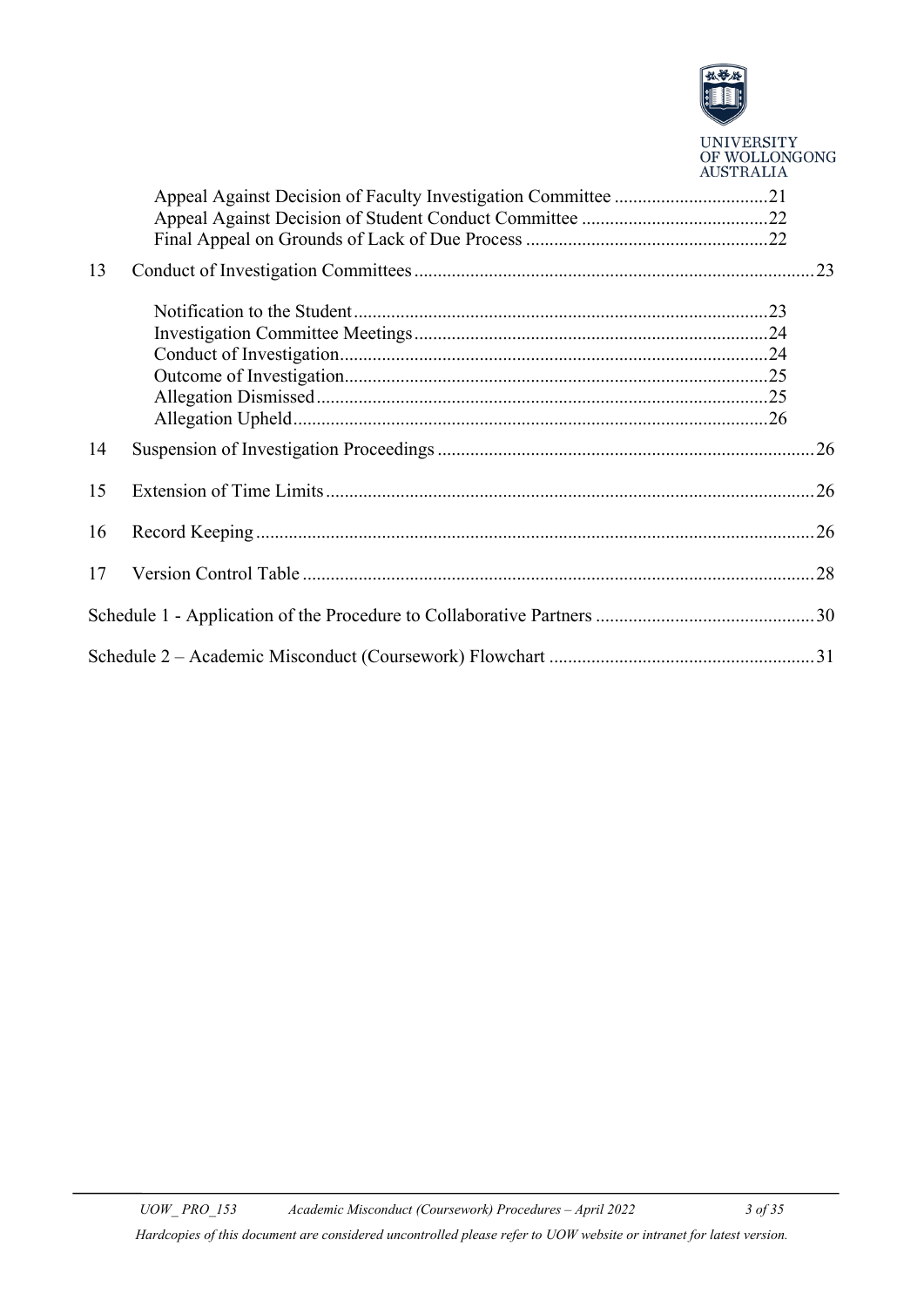

### <span id="page-3-0"></span>1 **Introduction and Purpose**

- **1.** This procedure supports and should be read in conjunction with the [Student Conduct Rules.](http://www.uow.edu.au/about/policy/UOW058723.html) In accordance with the Rules, this procedure must be followed when managing alleged *academic misconduct* by a student undertaking coursework.
- **2.** This procedure also supports the [Academic Integrity Policy](http://www.uow.edu.au/about/policy/UOW226505.html) and the University's commitment to providing an educational approach to *academic integrity*, recognising that students need to be supported to develop and demonstrate relevant academic skills.
- **3.** The purpose of this procedure is to direct UOW staff and students on the process to be followed when managing alleged *academic misconduct* by a student undertaking coursework.

### <span id="page-3-1"></span>2 **Scope of Procedure**

- 1. This procedure applies to the management of alleged *academic misconduct* by a student of UOW undertaking coursework, including Honours or Masters-by-Coursework, under the circumstances defined in sections 3 & 4 of the [Student Conduct Rules.](http://www.uow.edu.au/about/policy/UOW058723.html)
- 2. This procedure includes management of alleged *academic misconduct* by a Higher Degree Research student undertaking coursework subjects.
- 3. This procedure does not apply to alleged research misconduct by a Higher Degree Research Student undertaking thesis subjects (with a subject code THES). Investigation of these cases will be carried out in accordance with the Research Misconduct and Complaints [Management Policy.](http://www.uow.edu.au/about/policy/UOW058715.html#_blank)
- 4. This procedure applies to students studying UOW courses through Collaborative Partners (third party providers), with the modifications outlined in Schedule 1.
- 5. This policy does not apply to students enrolled in courses offered by the University of Wollongong in Dubai or UOW College, as they have their own procedures.

| Word/Term                           | <b>Definition</b>                                                                                                                                                                                                                                                                                                                                                                                                                                               |
|-------------------------------------|-----------------------------------------------------------------------------------------------------------------------------------------------------------------------------------------------------------------------------------------------------------------------------------------------------------------------------------------------------------------------------------------------------------------------------------------------------------------|
| Academic Integrity                  | Academic integrity involves upholding ethical standards in all<br>aspects of academic work, including learning, teaching and<br>research. It involves acting with the principles of honesty, fairness,<br>trust and responsibility and requires respect for knowledge and its<br>development. Academic integrity is foundational to the work of<br>the whole academic community, including students, teachers,<br>researchers, coordinators and administrators. |
| Academic Integrity<br>Officer (AIO) | One of several academic staff members, who are responsible for<br>making a determination of the allegation of <i>academic misconduct</i> ,                                                                                                                                                                                                                                                                                                                      |

## <span id="page-3-2"></span>3 **Definitions**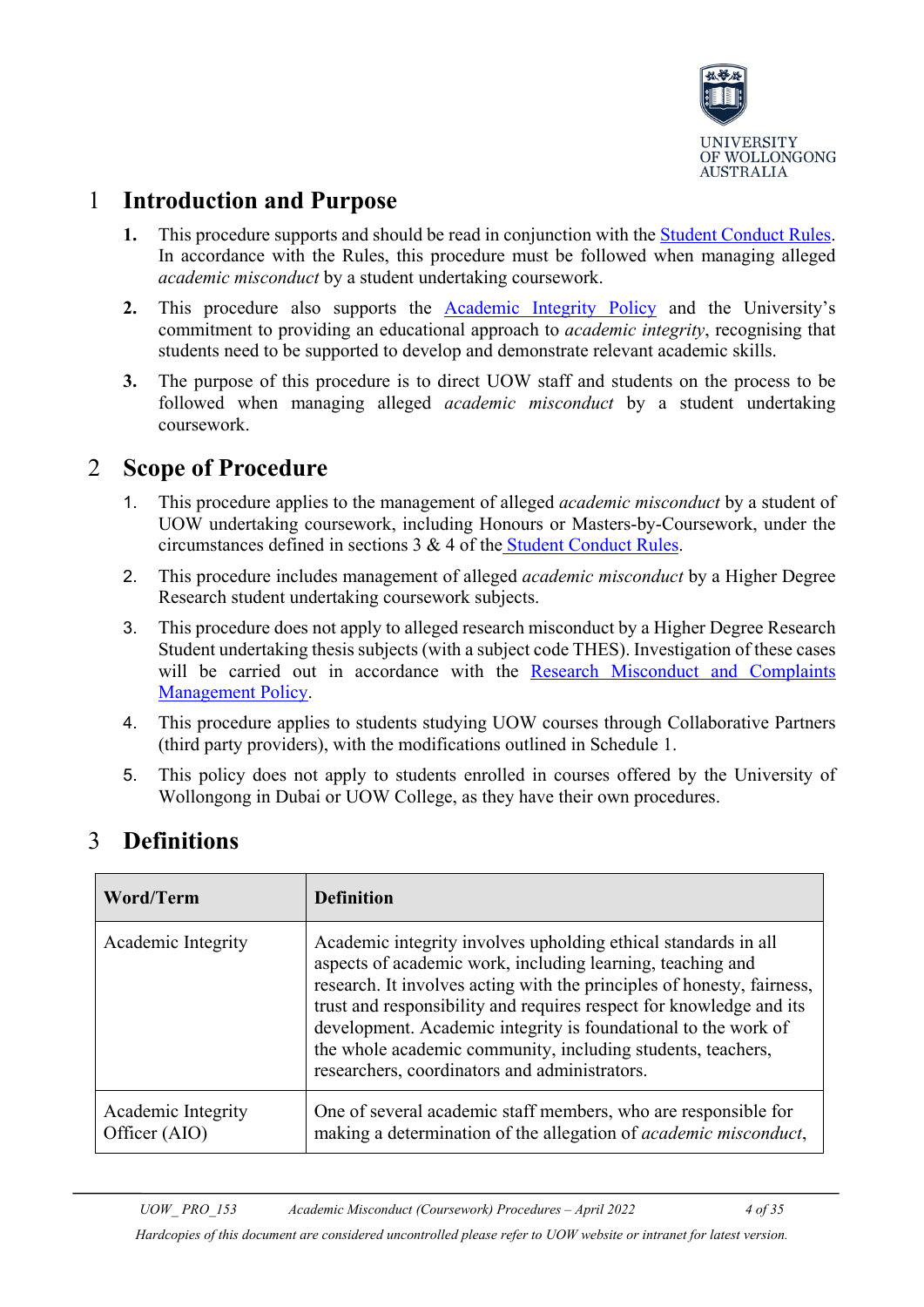

| <b>Word/Term</b>             | <b>Definition</b>                                                                                                                                                                                                                                                                                                                                                                                                                                                                                                                                                                                                                                                                                                                                                                                                                                                                                                                                                |  |  |
|------------------------------|------------------------------------------------------------------------------------------------------------------------------------------------------------------------------------------------------------------------------------------------------------------------------------------------------------------------------------------------------------------------------------------------------------------------------------------------------------------------------------------------------------------------------------------------------------------------------------------------------------------------------------------------------------------------------------------------------------------------------------------------------------------------------------------------------------------------------------------------------------------------------------------------------------------------------------------------------------------|--|--|
|                              | for imposing Low-Level outcomes where appropriate within their<br>Faculty, and for maintaining records.                                                                                                                                                                                                                                                                                                                                                                                                                                                                                                                                                                                                                                                                                                                                                                                                                                                          |  |  |
| Academic Misconduct          | Conduct of a student when undertaking the preparation,<br>presentation or submission of coursework, or during the course of<br>undertaking research, that is in breach of:<br>Academic Integrity Policy,<br>Research Misconduct and Complaints Management Policy,<br><b>Examination Rules,</b><br>٠<br>Code of Practice - Research,<br>Faculty/Unit requirements,<br>Subject Outlines, or<br>Other University policy documents or requirements setting<br>out student academic requirements.                                                                                                                                                                                                                                                                                                                                                                                                                                                                     |  |  |
| <b>Collaborative Partner</b> | Another institution or organisation (typically another higher<br>education provider) with which the university has a partnership<br>arrangement.                                                                                                                                                                                                                                                                                                                                                                                                                                                                                                                                                                                                                                                                                                                                                                                                                 |  |  |
| Conflict of interest         | A conflict between a person's private interests and University<br>obligations.                                                                                                                                                                                                                                                                                                                                                                                                                                                                                                                                                                                                                                                                                                                                                                                                                                                                                   |  |  |
| Due process                  | Procedural rights under this procedure, including the application of<br>the principles of natural justice, including:<br>informing all parties of the procedure being followed and<br>a)<br>providing them with access to relevant Rules, standards,<br>codes, policies, guidelines and procedures;<br>b) informing the respondent of any allegation made against<br>them, and allowing time for a response in accordance with<br>the timeframes stipulated;<br>c) providing the respondent with the opportunity to state their<br>case, provide an explanation and/or put forward a defence;<br>d) conducting a factual investigation of the allegation,<br>interviewing all relevant and available parties and<br>considering all relevant information; and<br>e) acting fairly, impartially and without bias by considering<br>all relevant information, including any mitigating factors.<br>These principles are consistent with the Student Conduct Rules. |  |  |
| Evidence                     | Any relevant material presented in relation to an allegation of<br>academic misconduct. This may include, but is not limited to,<br>submitted assessment items, emails, originality reports, transcripts<br>of student interviews and matched text (websites/books/articles).                                                                                                                                                                                                                                                                                                                                                                                                                                                                                                                                                                                                                                                                                    |  |  |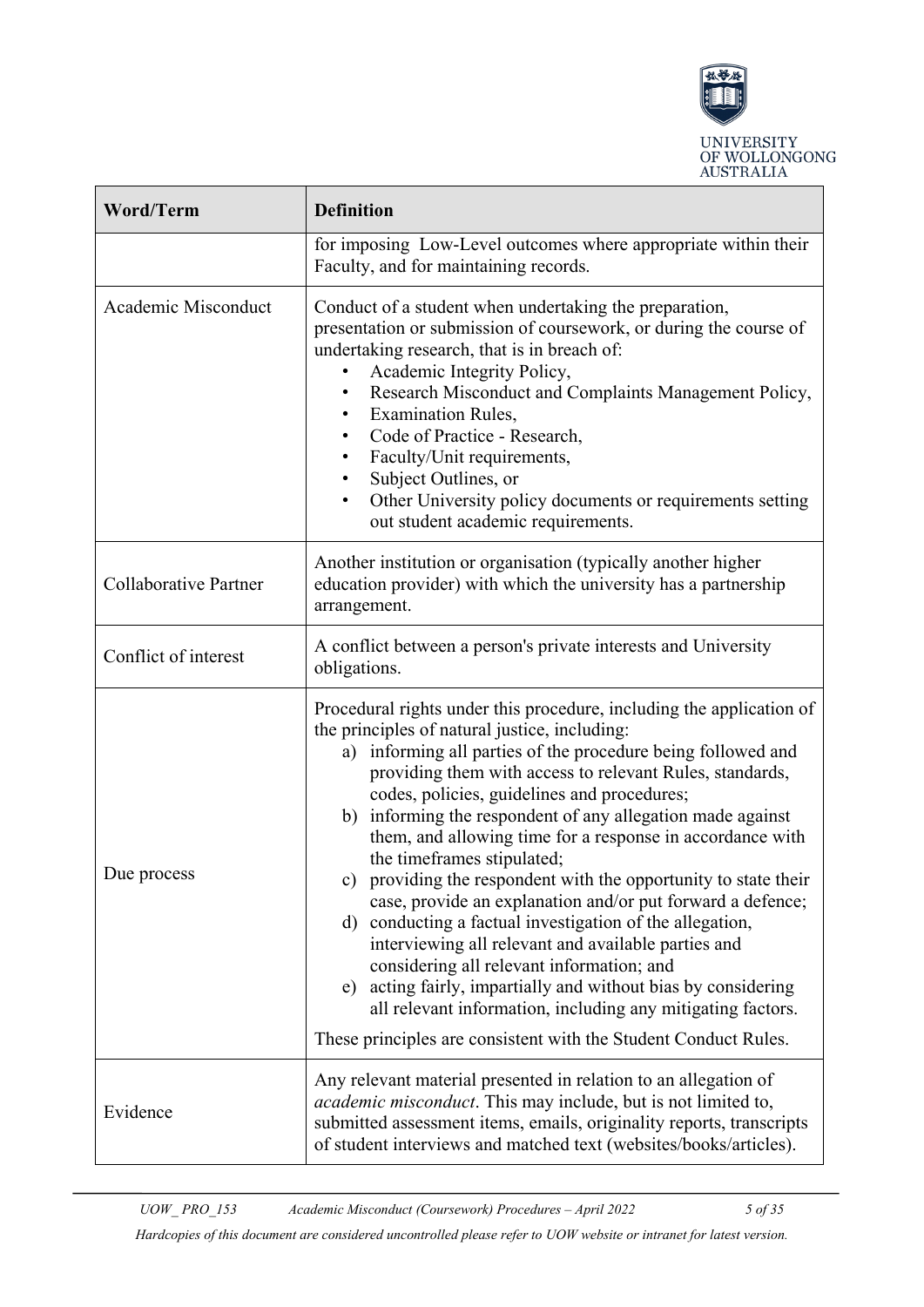

| <b>Word/Term</b>                                | <b>Definition</b>                                                                                                                                                                                                                                                                                                                                       |  |
|-------------------------------------------------|---------------------------------------------------------------------------------------------------------------------------------------------------------------------------------------------------------------------------------------------------------------------------------------------------------------------------------------------------------|--|
| <b>Faculty Investigation</b><br>Committee (FIC) | A Faculty coordinated committee that makes a determination on<br>cases of academic misconduct that have been escalated by an<br>Academic Integrity Officer or where a student has appealed the<br>decision of a Subject Coordinator or Academic Integrity Officer.                                                                                      |  |
| <b>Investigation Committee</b>                  | Faculty Investigation Committee or Student Conduct Committee                                                                                                                                                                                                                                                                                            |  |
| Poor Academic Practice                          | Conduct that represents a minor contravention of<br>acknowledgement practice, other academic standards or<br>requirements, and/or arose from a genuine and reasonable lack of<br>understanding.                                                                                                                                                         |  |
| Register                                        | A record of findings of poor academic practice or academic<br>misconduct.                                                                                                                                                                                                                                                                               |  |
| Reporter                                        | An individual who brings to the attention of a Subject Coordinator<br>an allegation/concern about academic misconduct.                                                                                                                                                                                                                                  |  |
| <b>Student Conduct</b><br>Committee (SCC)       | A University Committee, coordinated by the Governance Unit,<br>which makes a determination on cases of <i>academic misconduct</i><br>that have been escalated by an FIC or where a student has<br>appealed the decision of a Faculty Investigation Committee. This<br>committee has additional responsibilities outside the scope of this<br>procedure. |  |
| University Examination                          | An examination conducted by the Student and Accommodation<br>Services Division (SASD), or the central examination unit at a<br>collaborative partner institution, during specified end-of-session<br>examination periods, including supplementary and deferred<br>examination periods.                                                                  |  |
| Working day                                     | A working day according to the ordinary hours of business<br>(AEST) of the University of Wollongong.                                                                                                                                                                                                                                                    |  |

All other definitions relating to [Student Conduct](http://www.uow.edu.au/about/policy/UOW058723.html) are detailed in section 3 of the Student Conduct [Rules.](http://www.uow.edu.au/about/policy/UOW058723.html)

## <span id="page-5-1"></span><span id="page-5-0"></span>4 **Roles and Responsibilities**

#### **Students**

1. Students have a responsibility to uphold the values of academic integrity and avoid *academic misconduct*, as outlined in the [Academic Integrity Policy.](http://www.uow.edu.au/about/policy/UOW058648.html)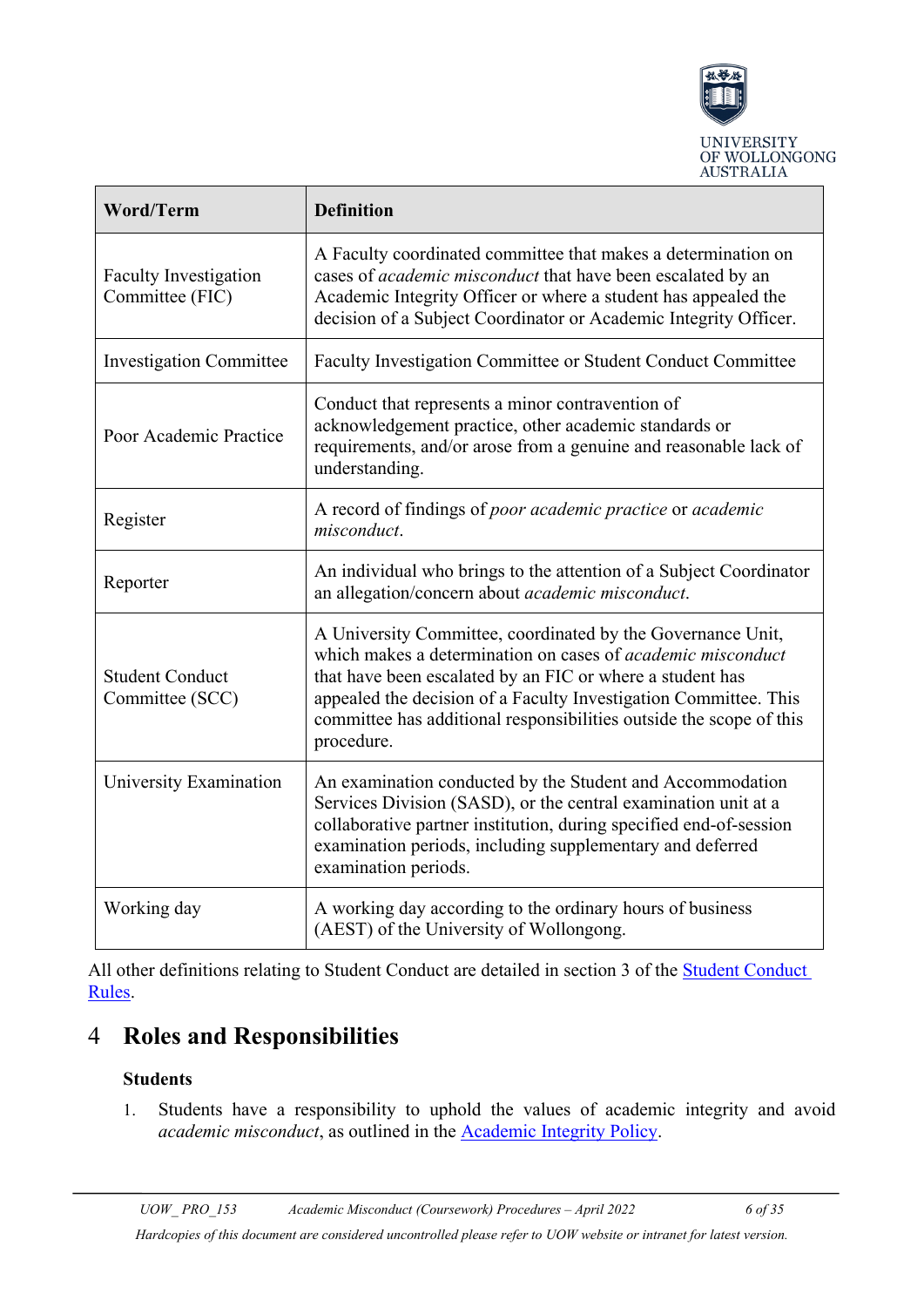

2. Students against whom a finding of *poor academic practice* or *academic misconduct* is made have a responsibility to pursue opportunities to improve their academic practice and to undertake any suggested supplementary activity suggested by the Subject Coordinator, *Academic Integrity Officer* or *Investigation Committee*.

#### <span id="page-6-0"></span>**Teaching Staff, including sessional tutors**

3. All teaching staff have a responsibility to act on instances of alleged *academic misconduct*. When an instance of alleged *academic misconduct* comes to the attention of teaching staff, they should immediately report this to the relevant subject coordinator, providing an explanation of their reasoning and the immediate evidence.

#### <span id="page-6-1"></span>**Subject Coordinators**

- 4. Subject Coordinators have a responsibility to actively seek to identify cases of possible misconduct and support teaching staff to identify cases of possible misconduct.
- 5. Subject Coordinators should initiate investigations of alleged *academic misconduct* by a student undertaking coursework in accordance with the procedures set out in [section 8.](#page-13-1)
- 6. Subject Coordinators should maintain records throughout the investigation and submit complete records of investigations via the Academic Misconduct Management System.

#### <span id="page-6-2"></span>**Academic Integrity Officers (AIOs)**

- 7. *AIO*s have a responsibility to:
	- a. determine an appropriate finding and outcome for *academic misconduct* by a student undertaking coursework, in accordance with the procedures set out in [section 9;](#page-16-1)
	- b. apply a Low-Level outcomes in response to upheld allegations of *academic misconduct* by a student undertaking coursework;
	- c. communicate the progress and outcome of an investigation to the student, Subject Coordinator and *reporter*;
	- d. maintain records throughout the investigation and submit complete records of investigations via the Academic Misconduct Management System; and
	- e. refer cases to the FIC where necessary.

#### <span id="page-6-3"></span>**Executive Officer to Investigation Committees**

- 8. All *Investigation Committees* (i.e. Faculty Investigation Committee or the Student Conduct Committee) will have an Executive Officer to assist the Committee in whatever way the Chair of the Committee directs.
- 9. The Executive Officer:
	- a. plays a key role in ensuring that relevant policies and procedures are adhered to by directing cases to the correct parties via the Academic Misconduct Management System;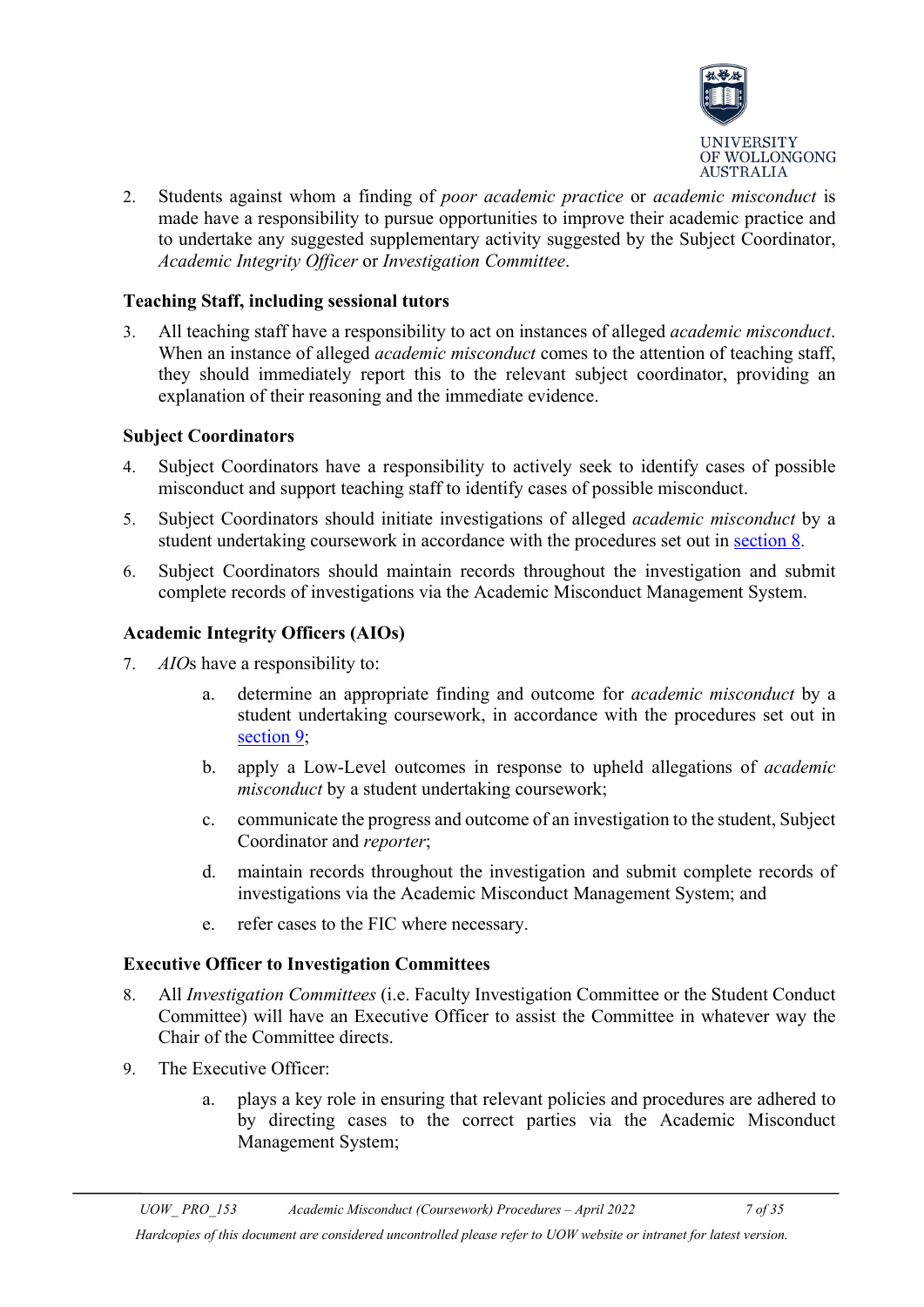

- b. keeps the Chair informed on all issues relating to the affairs of the Committee and works closely with the Chair to establish and implement good governance practices for the Committee;
- c. provides guidance to the Chair and members of the Committee as to their responsibilities under the Committee's terms of reference and in accordance with relevant policies and procedures;
- d. is the point of contact for Committee members who wish to obtain information from officers of the University;
- e. is responsible for all aspects of Committee meeting arrangements, documentation (including agendas, minutes and Chair's notes), conducting research and preparing reports where required in consultation with the Chair; and
- f. ensures that all documentation provided to the Committee is accurate, timely, concise and appropriate.

#### <span id="page-7-0"></span>**Other Roles and Responsibilities**

- 10. *Investigation Committee* Chairs and members are responsible for undertaking investigations of alleged *academic misconduct* by a student undertaking coursework in accordance with the procedures set out in [section 13.](#page-22-0)
- 11. The Head of School is responsible for ensuring that a minimum of two AIOs are appointed for their school and that the AIOs have completed the mandatory training prior to reviewing their first case. The Head of School may perform the role of AIO, once they have completed the mandatory training.
- 12. The Faculty Investigation Committee (FIC) Chair must complete the mandatory training before reviewing their first case. They are also responsible for receiving, and making a decision upon, appeals by students against a decision of the *AIO* or Subject Coordinator.
- 13. The Student Ombudsman is responsible for receiving, and making a decision upon, appeals by students against a decision of the Faculty Investigation Committee.
- 14. The Deputy Vice-Chancellor and Vice President (Academic and Student Life) is responsible for receiving, and making a decision upon, final appeals on the grounds of lack of due process.
- 15. The Vice-Chancellor is responsible for undertaking action in accordance with the Urgency Provisions set out in [section 6.](#page-12-0)
- 16. The Academic Quality and Standards Unit is responsible for maintaining a record of *AIOs*.
- 17. The Academic Quality and Standards Unit, Governance Unit and Learning, Teaching and Curriculum Unit are responsible for making available professional development to *AIO*s, Subject Coordinators, student representatives and other staff involved in investigating *academic misconduct*.
- 18. The Governance Unit is responsible for providing support to the Student Conduct Committee.
- 19. The Learning, Teaching and Curriculum Unit is responsible for providing opportunities for students to improve their understanding of academic integrity, appropriate conduct when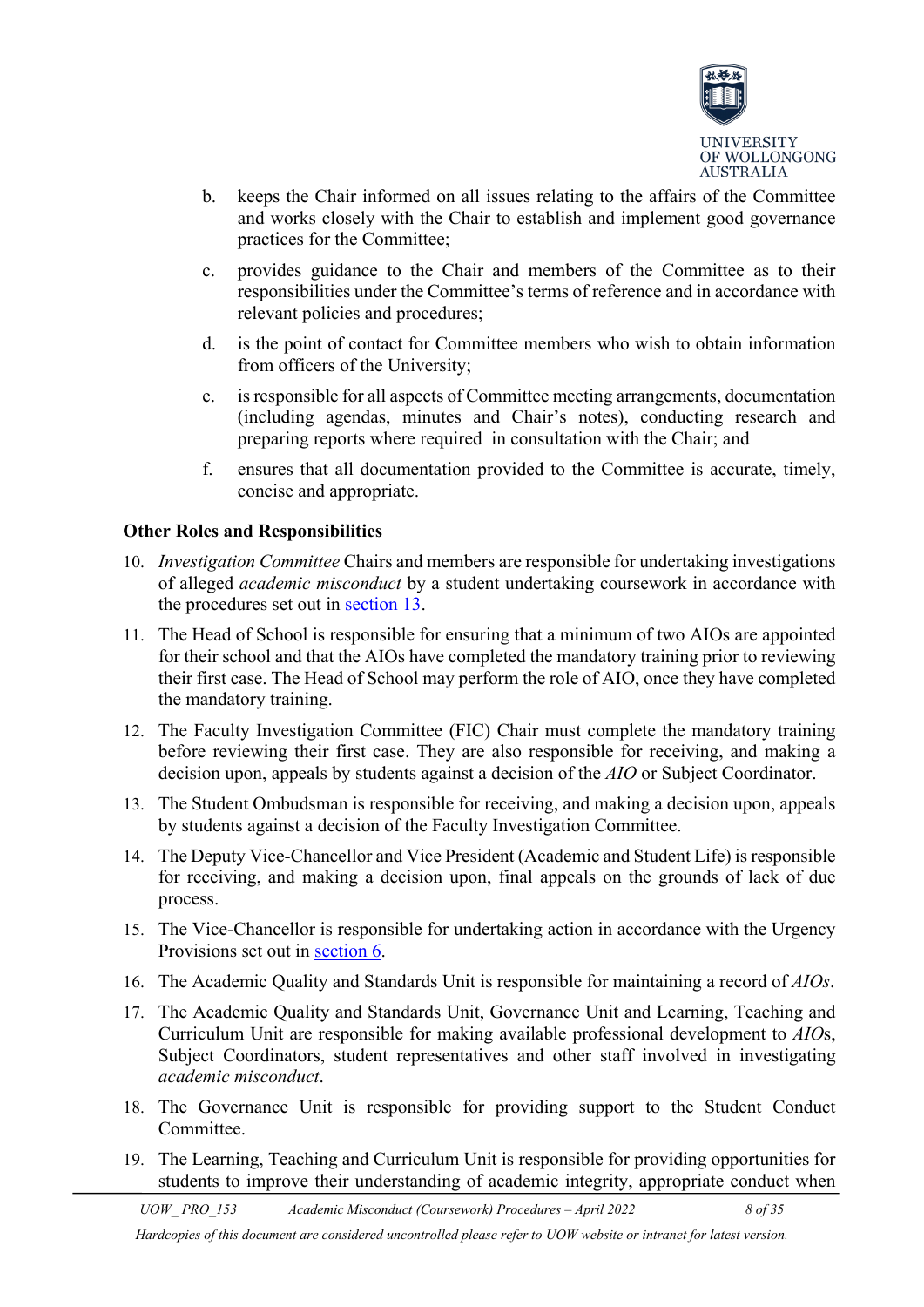

completing assessment tasks, and further guidance following a finding of Poor Academic Practice or misconduct.

## <span id="page-8-1"></span><span id="page-8-0"></span>5 **Academic Misconduct by a Student Undertaking Coursework**

#### **Poor Academic Practice**

- 1. In some cases the Subject Coordinator, *AIO* or Investigation Committee may determine not to make a finding of *academic misconduct* on the grounds that the conduct of the student represents *poor academic practice* rather than *academic misconduct*. For example, this *poor academic practice* outcome may be applied where:
	- a. it is the student's first offence;
	- b. the student is at an early stage of an undergraduate program of study;
	- c. the student is undertaking study at an Australian university for the first time;
	- d. the conduct represents a minor contravention of acknowledgement practice, academic standards or requirements; and/or
	- e. there is other compelling evidence that the conduct arose from a genuine lack of understanding of acknowledgement practice or other academic standards or requirements.
- 2. *Poor academic practice* should only be found where the alleged *academic misconduct* is not extensive, blatant or does not result from an obvious lack of effort.
- 3. In each case where a *poor academic practice* outcome is applied, the student should be referred to an appropriate Academic Integrity Module to educate the student on correct academic practice. In addition one of the outcomes listed in Table 5.1 must be applied.
- 4. Where a student has previously been required to complete the Academic Integrity Module, they should not be required to complete this module for a second time.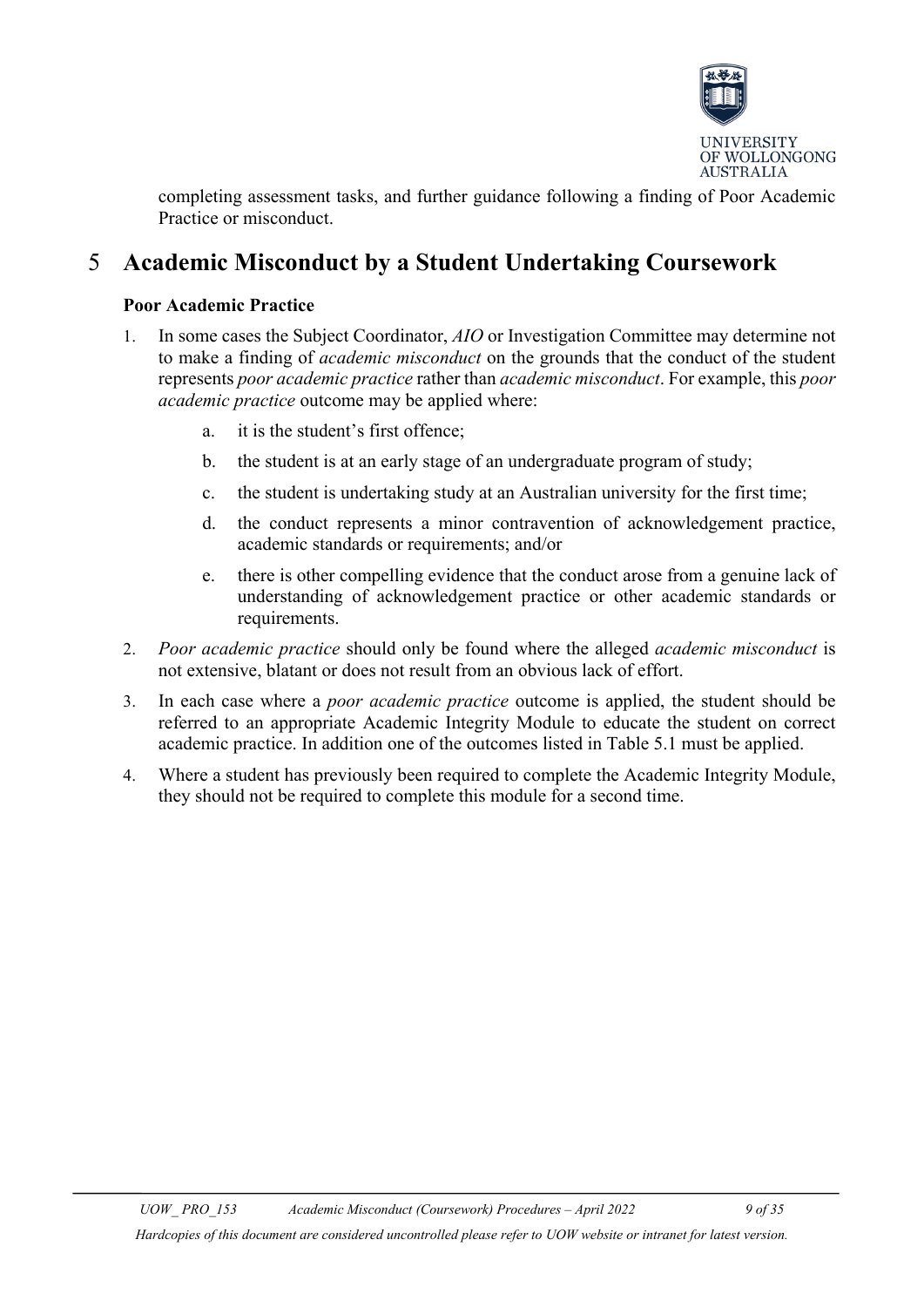

| Table 5.1 – Range of Possible Outcomes to Poor Academic Practice                                                                                                                                                                                                                                                                                                                                                                                                                                                                                                                     |                                                                                                                                                  |  |  |
|--------------------------------------------------------------------------------------------------------------------------------------------------------------------------------------------------------------------------------------------------------------------------------------------------------------------------------------------------------------------------------------------------------------------------------------------------------------------------------------------------------------------------------------------------------------------------------------|--------------------------------------------------------------------------------------------------------------------------------------------------|--|--|
| Outcome                                                                                                                                                                                                                                                                                                                                                                                                                                                                                                                                                                              | <b>Authorised Persons</b>                                                                                                                        |  |  |
| The issue of a warning to the student.<br>A requirement that the student resubmit/resit the<br>assessment item without penalty.<br>A requirement that the student provide additional<br>material to support the assessment item.<br>The imposition of:<br>a) a mark reduction penalty down to zero for the<br>assessment task provided the assessment is worth<br>$5\%$ or less, or<br>b) a mark penalty for the subject that does not exceed<br>5% of total subject marks<br>provided that (a) or (b) does not result in the student<br>receiving a technical fail for the subject. | Subject Coordinator<br>Academic Integrity Officer<br>(AIO)<br><b>Faculty Investigation</b><br>Committee<br><b>Student Conduct Committee</b><br>٠ |  |  |

- 5. Where a mark penalty is applied, it should be implemented following the grading of the assessment against the assessment rubric.
- 6. Where a student fails to complete the Academic Integrity Module, their final results will be withheld until such time as they complete the module.
- 7. Where a student fails to complete the other actions required of them as a result of the application of a *poor academic practice* outcome, their case may be escalated to *academic misconduct* and a more severe penalty applied. These cases should be referred to the *AIO*, who will take action in accordance with [section 9.](#page-16-1)

#### <span id="page-9-0"></span>**Academic Misconduct**

- 8. *Academic misconduct* by a student undertaking coursework is defined in the [Student](http://www.uow.edu.au/about/policy/UOW058723.html)  [Conduct Rules.](http://www.uow.edu.au/about/policy/UOW058723.html) The [Academic Integrity Policy](http://www.uow.edu.au/about/policy/UOW058648.html) lists types of *academic misconduct* in Section 6. Any attempt to engage in *academic misconduct* may be investigated and determined as if the *academic misconduct* had occurred.
- 9. A determination as to whether *academic misconduct* by a student undertaking coursework has occurred will be made on the strength of the evidence available and will be determined on the balance of probabilities.
- 10. Submitting fraudulent documentation (including, but not limited to medical certificates) for the purposes of an academic consideration request is general misconduct that is managed in accordance with the [Procedure for Managing Alleged General Misconduct by a Student.](https://documents.uow.edu.au/about/policy/UOW058636.html)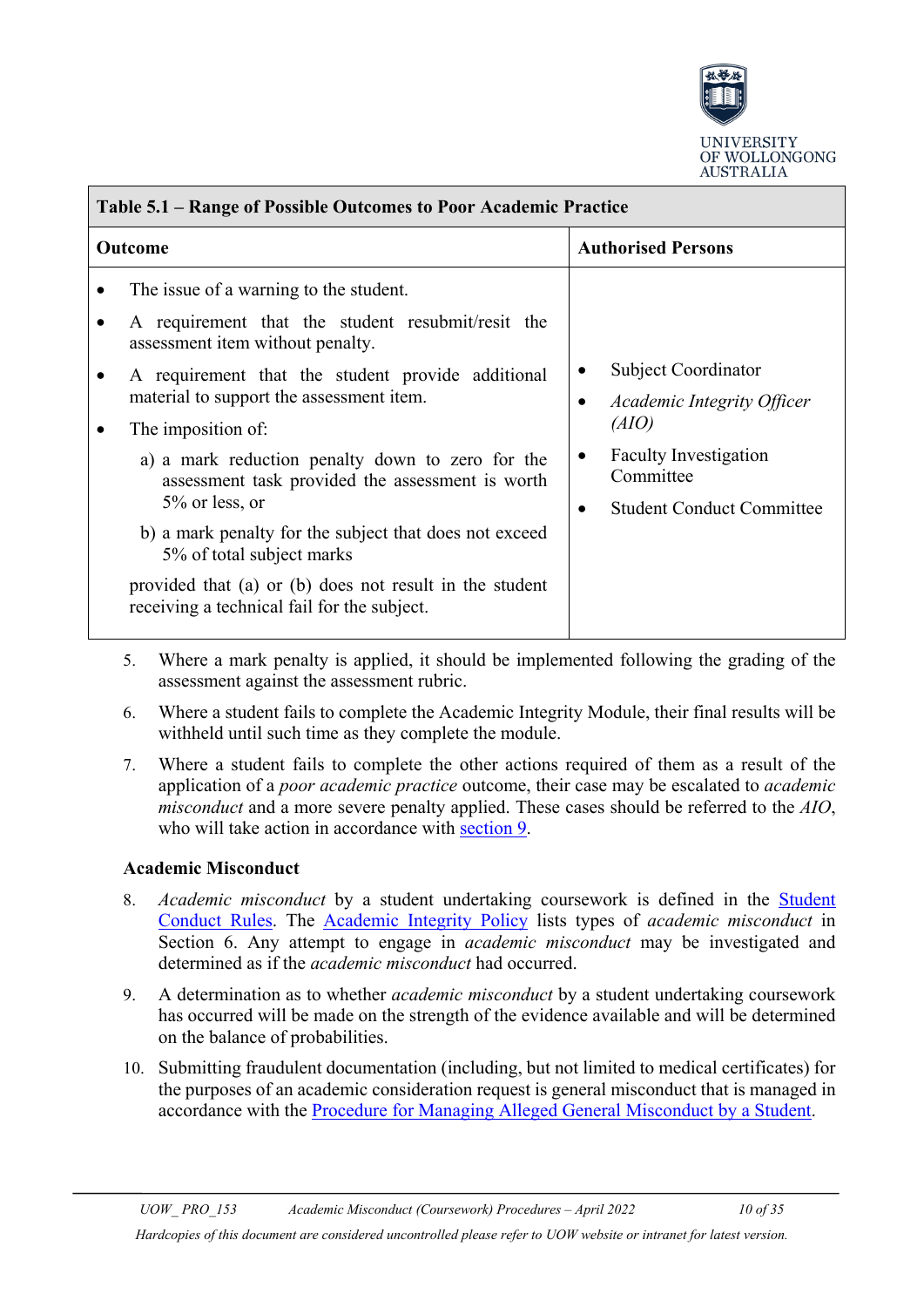

#### <span id="page-10-0"></span>**Considerations for Determining an Appropriate Outcome**

11. The **Academic Misconduct - Outcome Guideline** provides advice to staff responsible for determining outcomes, and in doing so aims to achieve a greater level of consistency in the outcomes applied.

#### <span id="page-10-1"></span>**Outcomes and Authorised Officers**

- 12. *Academic misconduct* by a student undertaking coursework may be managed with a Low-Level Outcome, Medium-Level Outcome or High-Level Outcome. The only possible outcomes of each level and the persons authorised to apply these outcomes are shown in Table 5.2.
- 13. Authorised persons may also apply lower level penalties in addition to at least one of the penalties at the level determined.
- 14. In all instances where a Low-Level Outcome is applied the student should be directed to complete an Academic Integrity Module. Where a Medium-Level Outcome or High-Level Outcome is applied the authorised person may also require the student to complete the Academic Integrity Module.
- 15. Students will only be required to complete the Academic Integrity Module once.
- 16. Where a student fails to complete the Academic Integrity Module their final results will be withheld until such time as they complete the module.
- 17. Where a student fails to complete the other actions required of them as a result of the application of a misconduct outcome the case may be escalated a more severe penalty applied.
- 18. In addition, an intervention strategy may be applied. An intervention strategy is referring the student to services appropriate to that student's needs. These may include:
	- a. Learning Development;
	- b. Learning Co-op
	- c. Counselling Service;
	- d. the PASS Program (if available);
	- e. Disability Services; and/or
	- f. Student Support Adviser (who can provide information, support and referral services on non-academic matters);
- 19. FIC or SCC may also implement a restricted enrolment status to help support the student. Students placed on a course status of restricted need to seek academic advice from a Head of Students (HOSt) before enrolling in subjects. HOSts may prevent students from enrolling in some subjects, and may place restrictions on the number of subjects that students are able to attempt while on restricted status.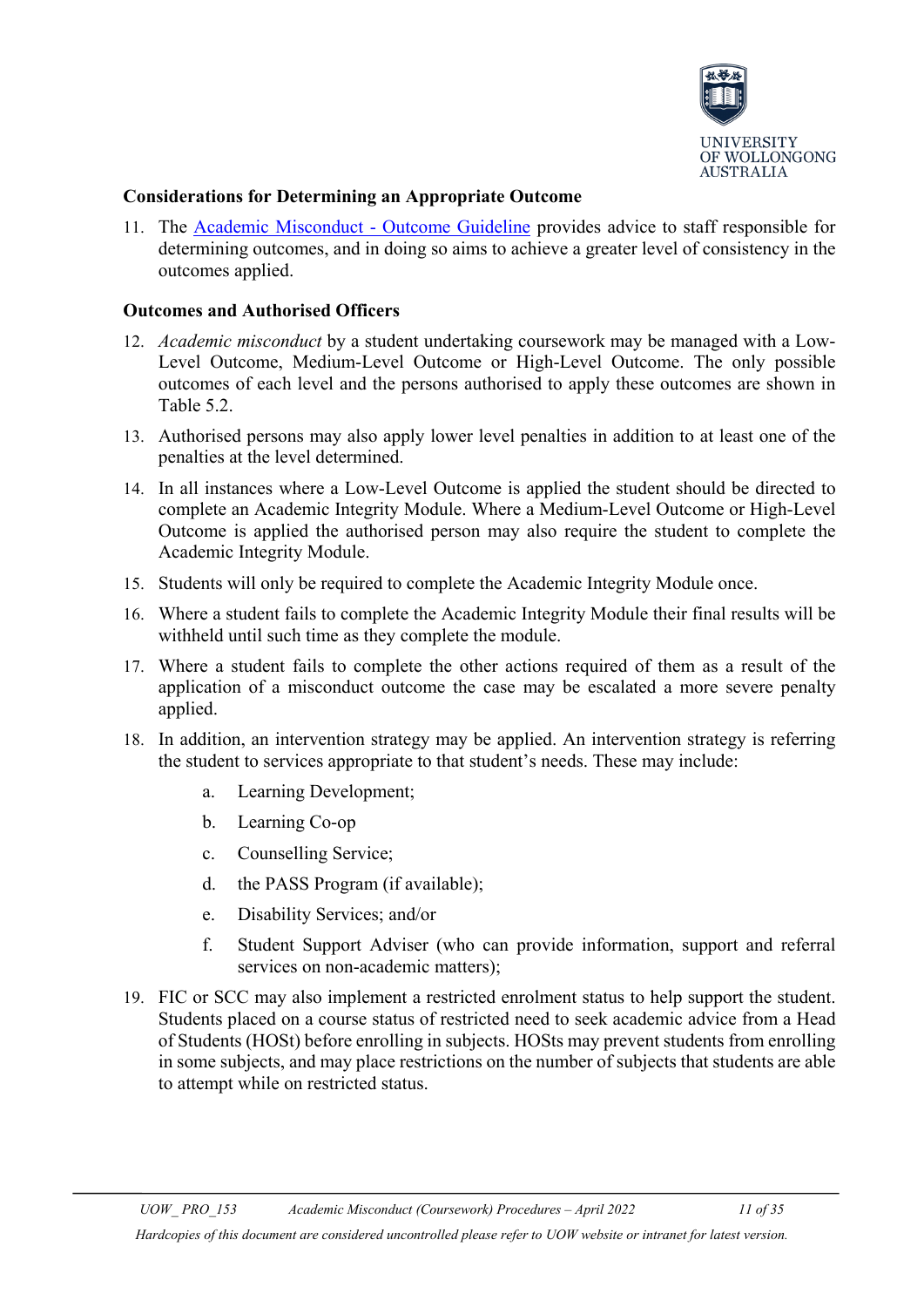

| Table 5.2 – Range of Possible Outcomes to Academic Misconduct                                                                                                                                                                                                                                                                                                                                                                                                                                                                                     |                                                                                                                                                                                                                                                                                                                                                                                                                                                                                                                              |                                                                                                                                                                                           |  |  |
|---------------------------------------------------------------------------------------------------------------------------------------------------------------------------------------------------------------------------------------------------------------------------------------------------------------------------------------------------------------------------------------------------------------------------------------------------------------------------------------------------------------------------------------------------|------------------------------------------------------------------------------------------------------------------------------------------------------------------------------------------------------------------------------------------------------------------------------------------------------------------------------------------------------------------------------------------------------------------------------------------------------------------------------------------------------------------------------|-------------------------------------------------------------------------------------------------------------------------------------------------------------------------------------------|--|--|
| Level of<br>Outcome                                                                                                                                                                                                                                                                                                                                                                                                                                                                                                                               | Outcome                                                                                                                                                                                                                                                                                                                                                                                                                                                                                                                      | <b>Authorised Persons</b>                                                                                                                                                                 |  |  |
| Low-Level<br>Outcome                                                                                                                                                                                                                                                                                                                                                                                                                                                                                                                              | • Submission of an alternative assessment task; or<br>• Assessment penalty that do not directly result in the<br>student receiving a Technical Fail for the subject,<br>including:<br>Resubmission of assessment task with a mark<br>$\circ$<br>penalty; or<br>Deduction of marks for assessment task; or<br>O<br>Zero mark in assessment task where the<br>$\circ$<br>assessment is less than 50% of the final grade<br>for the subject; or<br>• Reduced mark in subject (e.g. student restricted to a<br>pass mark of 50). | • Academic Integrity<br>Officer (AIO)<br>• Faculty Investigation<br>Committee<br>· Student Conduct<br>Committee                                                                           |  |  |
| Medium-<br>Level<br>Outcome                                                                                                                                                                                                                                                                                                                                                                                                                                                                                                                       | • Assessment penalty that result in the student<br>receiving a Technical Fail for the subject;<br>• Zero mark in assessment task (where the<br>assessment is 50% or more of the final grade for<br>the subject and/or the student would receive a<br>Technical Fail for failing the assessment); or<br>• Zero mark for the subject.                                                                                                                                                                                          | • Faculty Investigation<br>Committee<br>· Student Conduct<br>Committee                                                                                                                    |  |  |
| • Immediate Suspension by the Vice-Chancellor<br>(with or without also suspending any scholarship<br>the student may hold);<br>• Deferred Suspension by the Vice-Chancellor<br>subject to one or more conditions (e.g. good<br>behaviour, demonstrated consultation with a<br>High-Level<br>registered professional, academic performance);<br>Outcome<br>• Exclusion from the University by the Vice-<br>Chancellor;<br>• Expulsion from the University by the Vice-<br>Chancellor; and/or<br>• Rescission of degree by the University Council*. |                                                                                                                                                                                                                                                                                                                                                                                                                                                                                                                              | On the recommendation<br>of the Student Conduct<br>Committee, the Vice-<br>Chancellor may approve<br>these outcomes<br>*This outcome needs to<br>be approved by the<br>University Council |  |  |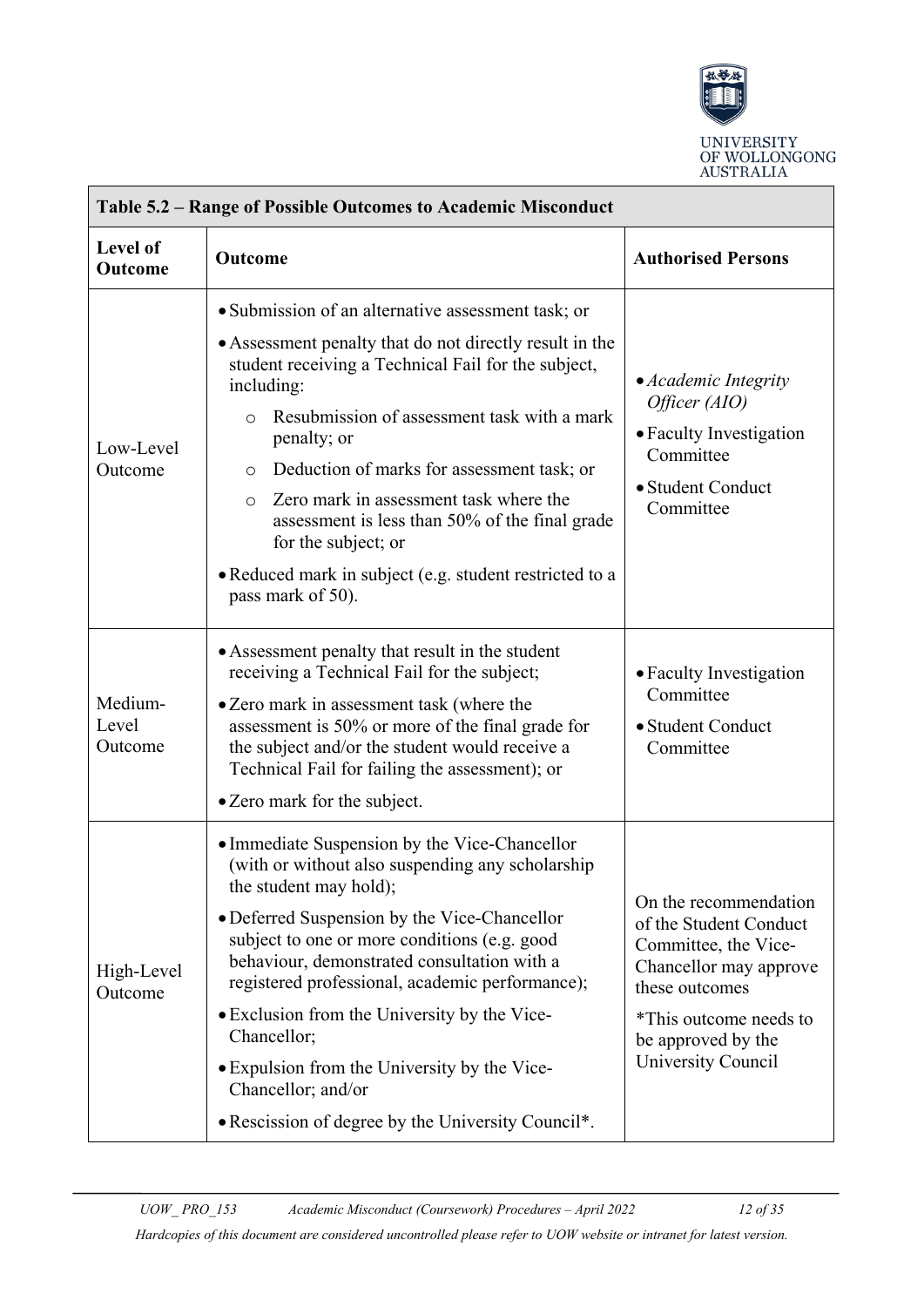

## <span id="page-12-0"></span>6 **Urgency Provisions**

- 1. Urgency provisions may take effect where alleged *academic misconduct* by a student undertaking coursework:
	- a. is the subject of investigation by the Police or other civil authorities;
	- b. may bring the University and its staff and students into disrepute;
	- c. involves extreme harassment or vilification which breaches the University's organisational values, rules, codes and/or policies;
	- d. threatens the welfare or study of other students or staff; or
	- e. is otherwise considered to be serious enough to warrant immediate action.
- 2. In the above situations a recommendation may be made to the Vice-Chancellor that the following action be taken, pending the outcome of the investigation:
	- a. temporary block of the student's IT access;
	- b. limitation of the student's right of access to the University;
	- c. withhold official certification (eg academic transcript, degree testamur) for up to three months;
	- d. termination of the student's right of access to the University; or
	- e. immediate suspension of the student from the University.
- 3. The following officers may, after preliminary review, make a recommendation as detailed in section 6.2:
	- a. *AIO*
	- b. Chair of a Faculty Investigation Committee
	- c. Chair of the Student Conduct Committee
- 4. Upon receiving a recommendation under [section 6.2](#page-12-0) the Vice-Chancellor or standing nominee of the Vice-Chancellor may either:
	- a. accept the recommendation, apply the recommended action, and, where appropriate, direct the officer that made the recommendation to refer the matter to the Faculty Investigation Committee as soon as possible and within a maximum of ten working days; or
	- b. not accept the recommendation and refer the matter back to the officer that made the recommendation for further investigation in accordance with the normal procedure.
- 5. Where action is taken under [section 6.3,](#page-12-0) the officer that recommended the action to the Vice-Chancellor or standing nominee of the Vice-Chancellor will:
	- a. ensure that the student is served with a written notice of the temporary block of IT access, limitation or termination of right of access, or suspension, as a matter of urgency;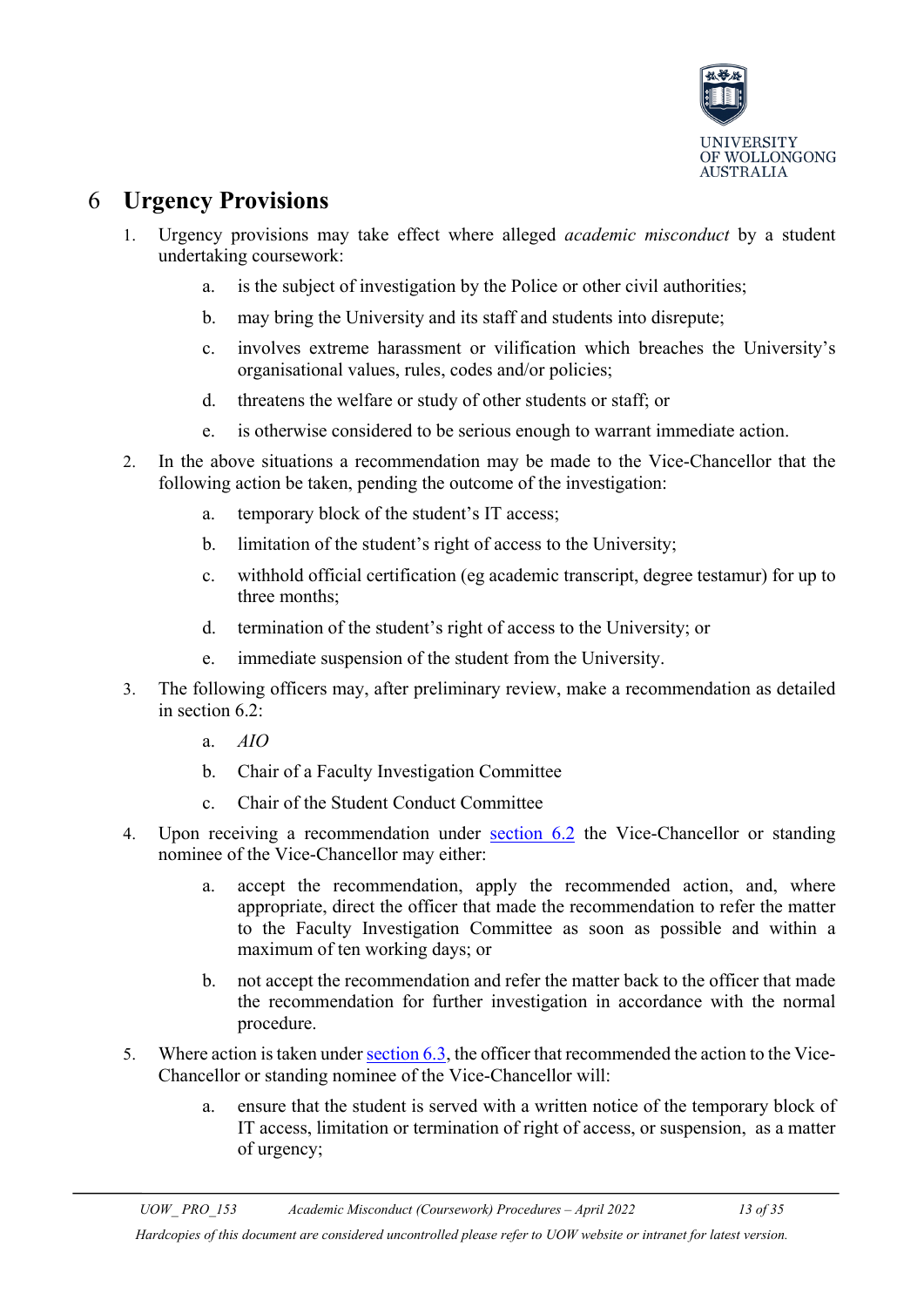

- b. refer the matter to the Faculty Investigation Committee for the service of a notification of investigation; and
- c. notify the Director, Student and Accommodation Services Division in writing, for advice to relevant officers.
- 6. Rule 4.5 of the [Campus Access and Order Rules](http://www.uow.edu.au/about/policy/UOW058655.html) stipulate action to be taken where teaching activities have been disrupted by disorderly conduct of a student.

## <span id="page-13-0"></span>7 **Overview of Procedural Stages**

- 1. Staff members responsible for managing alleged *academic misconduct* by a student undertaking coursework will follow the process set out in this procedure and should refer to the Academic Misconduct (Coursework) Flowchart.
- 2. This procedure provides for a staged investigation for dealing with all allegations of *academic misconduct* by a student undertaking coursework:
	- Stage 1: Subject Coordinator Investigation
	- Stage 2: *AIO* Evidence Review and Determination
	- Stage 3: Faculty Investigation Committee Determination
	- Stage 4: Student Conduct Committee Determination
- 3. In the case of alleged *academic misconduct* arising during *University Examinations* the investigation will be conducted in accordance with Section 8 of the [Examination Procedure.](http://www.uow.edu.au/about/policy/UOW117946.html) Such cases will then be referred to the AIO for a determination. The AIO will discharge their duties in accordance with [section 9](#page-16-1) of the Academic Misconduct (Coursework) Procedures.
- 4. Students have the right to appeal the imposition of a *Poor Academic Practice*, Low-Level, Medium-Level or High-Level Outcome, as per [section 12.](#page-19-0)
- 5. In accordance with the Coursework Rules, a student may not vary their enrolment in a subject that is currently part of an *academic misconduct* investigation until the investigation has been finalised and no academic misconduct is found. Where a student attempts to vary their enrolment in a subject that is currently part of an *academic misconduct* investigation, the Student and Accommodation Services Division will reinstate the student's enrolment.
- 6. The student should continue their normal academic work within that subject while the investigation is taking place.

## <span id="page-13-2"></span><span id="page-13-1"></span>8 **Stage 1 – Subject Coordinator Investigation**

#### **Commencing the Investigation**

- 1. A staff member must bring an allegation of *academic misconduct* by a student undertaking coursework to the attention of the responsible Subject Coordinator as soon as possible once it has been identified.
- 2. A student or any member of the public may bring an allegation of *academic misconduct* by a student undertaking coursework to the attention of the responsible Subject Coordinator.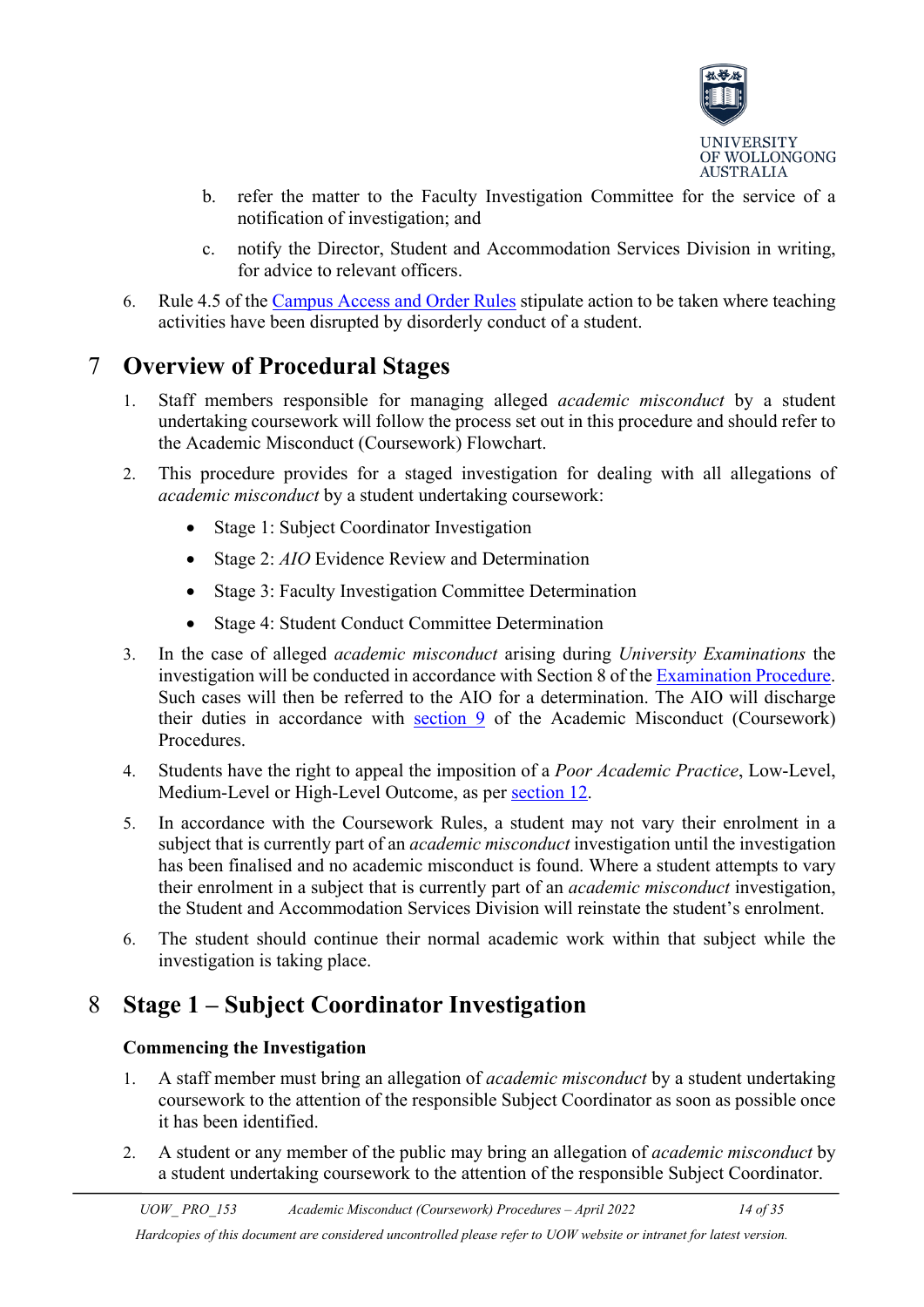

- 3. The *reporter* will provide the Subject Coordinator with any relevant information and evidence that they may have relating to the allegation. It is not the *reporter*'s responsibility to gather and document relevant evidence.
- 4. The Subject Coordinator must collect evidence relating to the allegation.
- 5. The Subject Coordinator must make the determination as to whether misconduct has occurred as soon as possible and within a maximum of ten (10) working days of having received the allegation.
- 6. If the Subject Coordinator is not available at any time during the investigation of alleged *academic misconduct*, the Head of School will appoint another member of academic staff to act in place of the Subject Coordinator for the purpose of investigating the allegation.
- 7. If the Subject Coordinator has a potential or actual *conflict of interest* in conducting the investigation, the Head of School will nominate another member of academic staff to investigate the allegation.
- 8. The Subject Coordinator has the option to consult with an *AIO* at any stage outlined in [section 8.](#page-13-1) At this stage of the investigation an *AIO* may only provide generic advice about the case along with specific advice on the process.
- 9. The Subject Coordinator may obtain administrative assistance from other staff members during the investigation.
- 10. The Subject Coordinator will review the initial evidence to check whether there is sufficient evidence that *academic misconduct* may have occurred. The Subject Coordinator may at this stage:
	- a. dismiss the allegation (refer to section 8.11),
	- b. continue the investigation (refer to section 8.14).

#### <span id="page-14-0"></span>**Allegation Dismissed**

- 11. If the Subject Coordinator determines that there is insufficient evidence of *academic misconduct* and *poor academic practice* has not occurred, the allegation will be dismissed.
- 12. The Subject Coordinator will advise the student (if the student had been made aware of the allegation) and the *reporter* that the allegation has been dismissed. No further action will be taken.
- 13. The *reporter* may be advised of the process undertaken to reach an outcome. However, the details of the case and any consideration of the personal circumstances of the student should not be released.

#### <span id="page-14-1"></span>**Continuing the Investigation**

- 14. The Subject Coordinator will seek to interview the student and obtain a student response to the allegation. The interview time should be negotiated between the student and Subject Coordinator.
- 15. Where a student is unable to attend the campus for an interview with the Subject Coordinator, including where the student is studying offshore or online, the interview may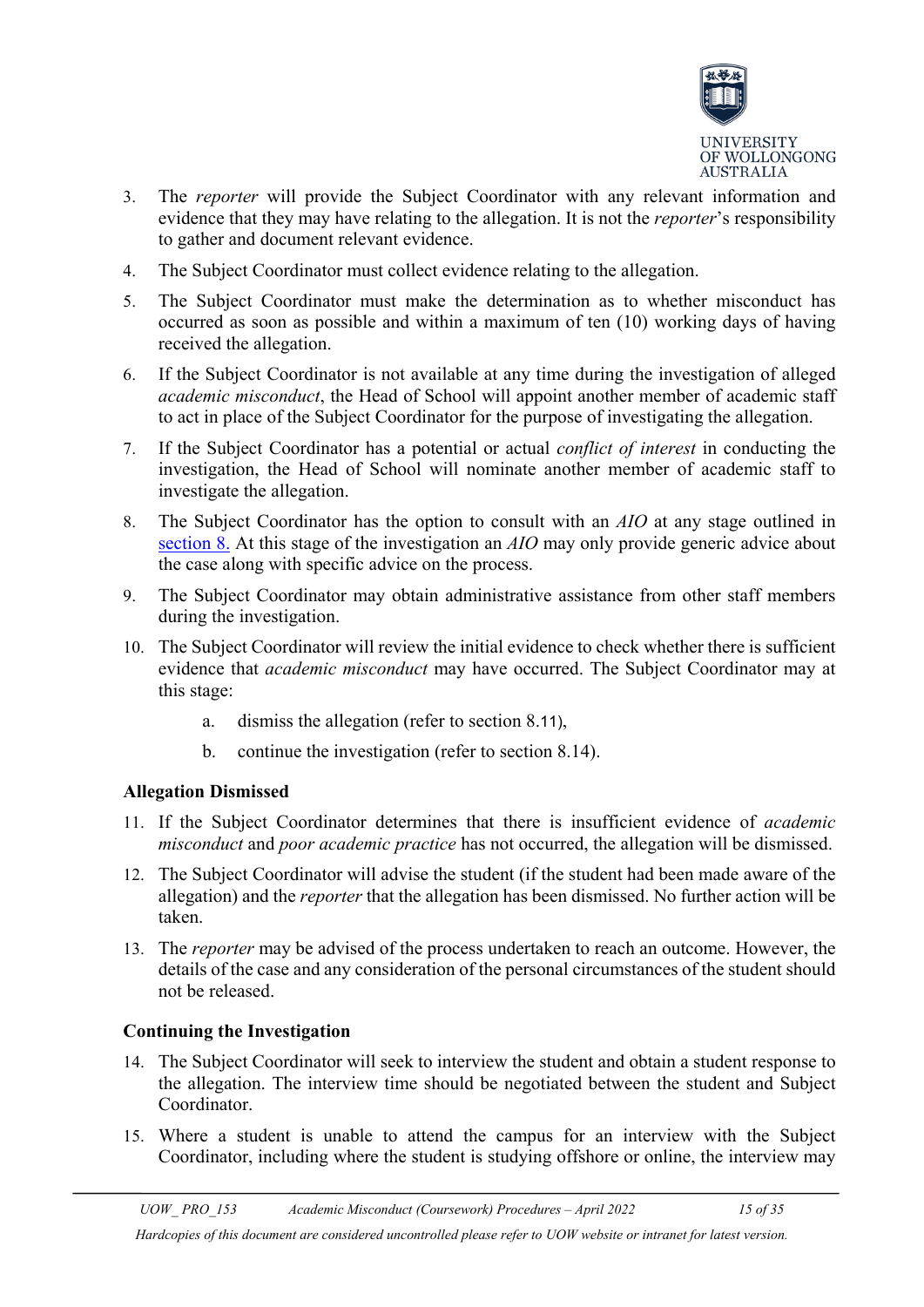

be held over the phone or with the assistance of other technology (e.g. Skype or teleconferencing facilities).

- 16. The Subject Coordinator will use the Academic Misconduct Management System to provide the following information to the student via email (to their student email address) prior to the interview with the student:
	- a. the allegation;
	- b. Date, time and location of the interview (or means by which the interview will be held);
	- c. Advice that the student and/or Subject Coordinator may be accompanied by their own support person;
	- d. Advice regarding the timeframes mandated by the procedures and the possibility of extensions;
	- e. Reference to related policies, procedures and rules (including a link to these procedures);
- 17. During the interview with the student, the Subject Coordinator will explain the allegation to the student, present any evidence and give the student the opportunity to respond to the allegation. The student has the right to decline to respond to the allegation.
- 18. The Subject Coordinator will keep an adequate record of the interview. If given permission by the student, the Subject Coordinator may make an audio recording of the interview and attach this to the investigation file.
- 19. If after all reasonable efforts have been made to contact and discuss the interview with the student, the Subject Coordinator has not been able to do so, they may proceed with the investigation without discussion with the student.
- 20. Based on the evidence collected, including information gathered during the interview with the student (if this has taken place), the Subject Coordinator will make a finding of whether *academic misconduct* has occurred. The Subject Coordinator must make this finding as soon as possible and within a maximum of ten working days of having received the allegation.
- 21. Subject Coordinators may decide to dismiss the allegation (in accordance with [section 8.11\)](#page-14-0), determine there is a case of *poor academic practice* (in accordance with [section 8.22\)](#page-15-0) or uphold the allegation (in accordance with [section 8.28\)](#page-16-0).

#### <span id="page-15-0"></span>**Findings of Poor Academic Practice**

- 22. As per [section 5.1,](#page-8-1) in some cases the Subject Coordinator may determine not to make a finding of *academic misconduct* on the grounds that the conduct of the student represents *poor academic practice* rather than *academic misconduct*.
- 23. The determination should be made before checking the student's previous history, so as not to unduly influence the consideration of a particular case.
- 24. The Subject Coordinator should not advise the student of the determination, instead the determination should be submitted via the Academic Misconduct Management System.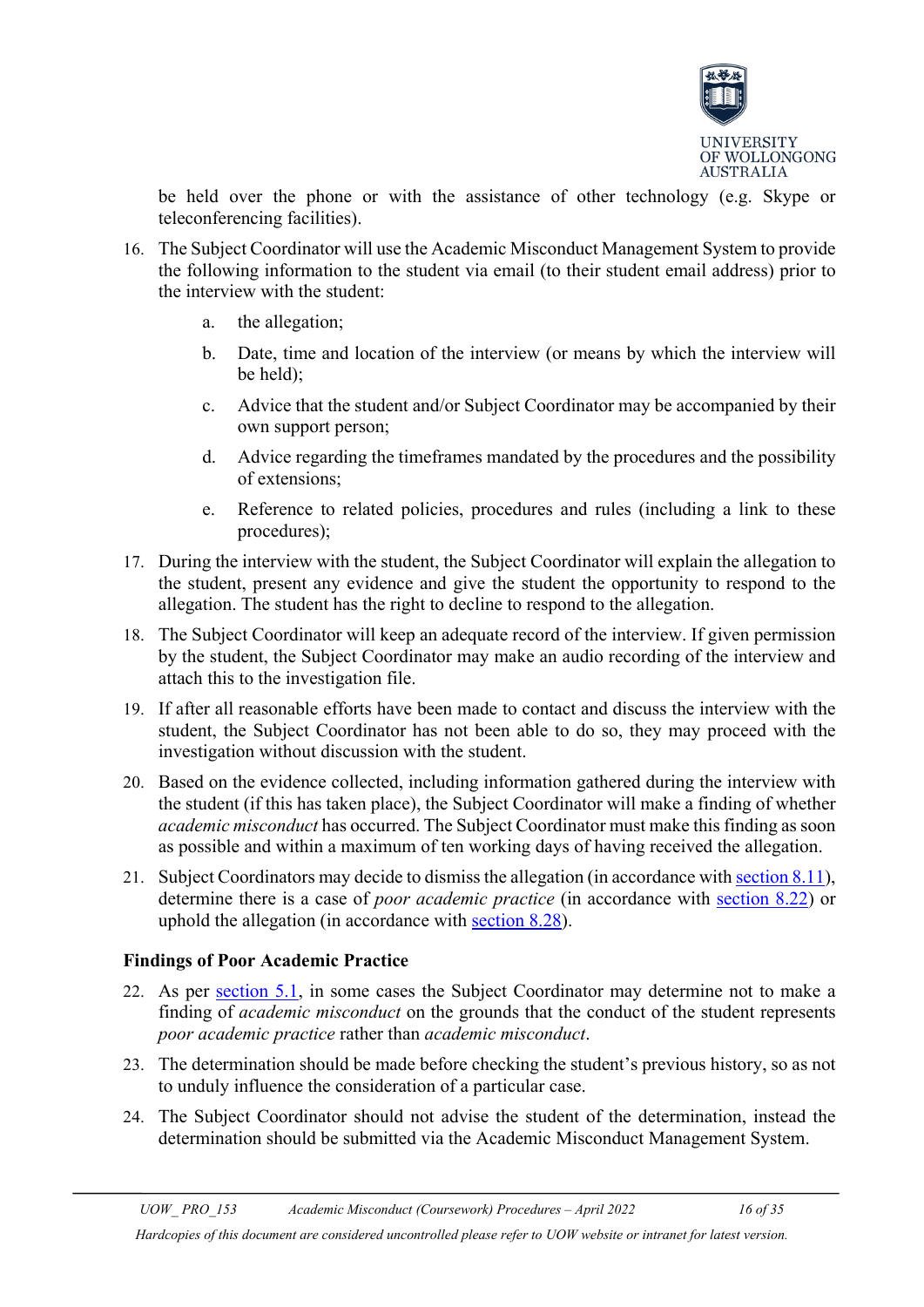

- 25. FIC Executive Officer for the Faculty will receive the case and check that the student does not already have a record for academic misconduct or poor academic practice. The FIC Executive Officer must not disclose any information about the incidents recorded on the register to the Subject Coordinator.
- 26. If the student does have a record, then an AIO must be notified of the case. The AIO determines whether to continue the investigation of the case (in accordance with [section 9\)](#page-17-2) or whether the seriousness of the case or pattern of student behaviour warrants the case being escalated to the FIC (in accordance with [section 9.10\)](#page-17-1).
- 27. If the student does not have a record on a *Local Register* then the FIC Executive Officer will advise the student and the *reporter* of the *poor academic practice* outcome to be applied.

#### <span id="page-16-0"></span>**Allegation Upheld**

- 28. If the Subject Coordinator considers that *academic misconduct* has occurred, the allegation will be upheld.
- 29. The Subject Coordinator will submit their determination via the Academic Misconduct Management System, along with all of the evidence collected, including:
	- a. Record of the meeting with the student
	- b. All available evidence
- 30. The Subject Coordinator will advise the student of the escalation to the AIO.

### <span id="page-16-2"></span><span id="page-16-1"></span>9 **Stage 2 – AIO Determination**

#### **Determining an Outcome**

- 1. The FIC Executive Officer will appoint an AIO to review the case.
- 2. If an *AIO* has had prior involvement in the case, beyond that permitted under [Section 8.8,](#page-13-2) then a different *AIO* must be appointed.
- 3. The *AIO* will consider the evidence submitted to check whether there is sufficient evidence that *academic misconduct* has occurred. The *AIO* may obtain further evidence if required and may discuss the matter with the student, Subject Coordinator and other individuals involved in the case.
- 4. *AIO*s are permitted to seek advice from other University staff during the investigation of alleged *academic misconduct* by a student undertaking coursework. Where possible, such advice should be sought from staff who are unlikely to be involved in the conduct of the investigation at a subsequent stage of the investigation. *AIO*s may obtain administrative assistance from other staff members during the investigation.
- 5. The *AIO* will consider whether there are any previous findings of *academic misconduct* or *poor academic practice* made against the student. Evidence of any prior finding of *poor academic practice* or *academic misconduct* can only be used in determining an appropriate penalty.
- 6. The *AIO* may at this stage: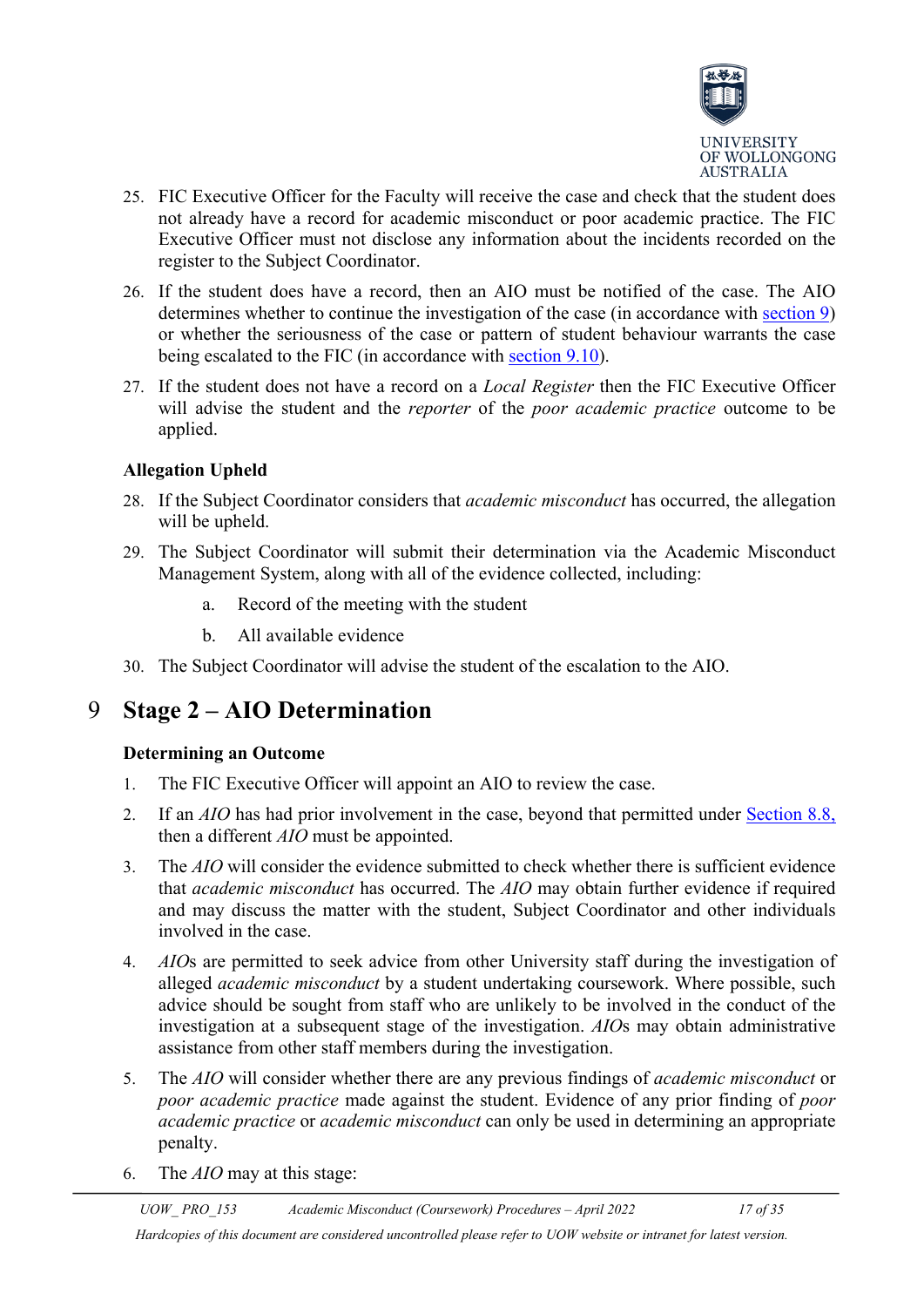

- a. Dismiss the allegation, ensuring that the student, Subject Coordinator and *reporter* are notified of the outcome. No further action will be taken. The *reporter* may be advised of the process undertaken to reach an outcome. However, the details of the case and any consideration of the personal circumstances of the student should not be released.
- b. Make a finding of *poor academic practice*, ensuring that the following actions are taken.
	- i. The AIO must submit all records of the investigation via the Academic Misconduct Management System.
	- ii. The AIO will advise the student, Subject Coordinator and the *reporter* of the *poor academic practice* outcome to be applied.
- c. Uphold the allegation and apply a Low-Level outcome (refer to [section 9.7\)](#page-17-0); or
- d. Escalate the matter to the FIC (refer to [section 9.10\)](#page-17-1).

#### <span id="page-17-0"></span>**Allegation Upheld**

- 7. The AIO will determine the appropriate level of outcome as soon as possible and within a maximum of ten (10) working days of the case being referred to them.
- 8. If the AIO becomes unavailable at any time during the investigation of alleged academic misconduct by a student undertaking coursework, another AIO will be appointed to complete the investigation.
- 9. The AIO will via the Academic Misconduct Management System apply the outcome and advise the student, *reporter*, Subject Coordinator and other relevant staff of the outcome, as necessary.

#### <span id="page-17-1"></span>**Allegation Escalated to Faculty Investigation Committee (FIC)**

- 10. If the AIO determines to refer a matter to the FIC, the *AIO* must use the Academic Misconduct Management System to:
	- a. advise the student, *reporter*, Subject Coordinator and other relevant staff of the referral; and
	- b. submit any additional evidence gathered .

### <span id="page-17-2"></span>10 **Stage 3 – Faculty Investigation Committee Determination**

- 1. The FIC will consider cases referred to it by:
	- a. the *AIO*;
	- b. the Faculty Investigation Committee Chair as a result of an appeal by the student against a decision of the *AIO or SC*;
	- c. the Student Ombudsman for reconsideration as a result of appeal by the student against a decision of the FIC; or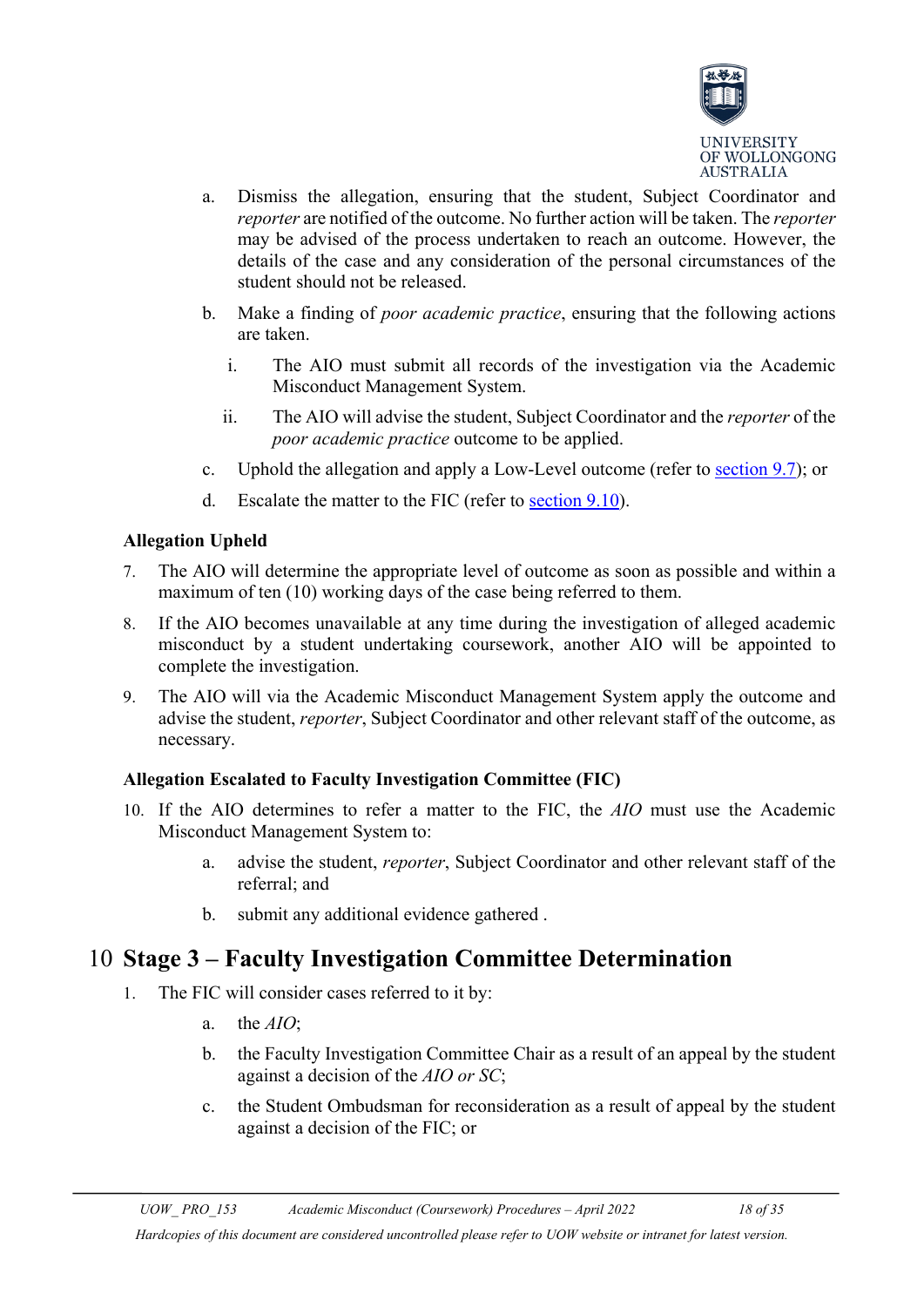

- d. the Deputy Vice-Chancellor and Vice President (Academic and Student Life) for reconsideration as a result of an appeal by the student against a decision of the FIC or Student Conduct Committee.
- 2. The FIC may also initiate an investigation. In these circumstances the procedural requirements of Stage 1 and Stage 2 do not have to be undertaken.
- 3. The FIC will meet to consider the evidence of the case and interview the student and any other persons relevant to the case.
- 4. Based on the evidence considered and the interview with the student, the FIC will make a finding of whether *academic misconduct* has occurred.
- 5. The FIC will comprise:
	- a. the Associate Dean (Education), or a standing nominee selected by the Associate Dean Education, as Chair;
	- b. an *AIO* or FIC Chair from another Faculty (appointed by the Chair); and
	- c. an *AIO* from within the Faculty (appointed by the Chair).
- 6. Both genders must be represented on an FIC.
- 7. A person may not sit on an FIC investigating an allegation of misconduct where that person has previously been involved with the investigation of the allegation or there is, otherwise, a potential or actual *conflict of interest* on the part of that person.
- 8. A member of an FIC who, during an investigation or appeal, ceases to hold the office by virtue of which they are a member of that Committee, may remain a member of the Committee (with approval of the Chair) until the investigation has been completed.
- 9. If during the investigation or appeal a member of the FIC becomes unable (through illness or any other cause) to act for a period that would unduly delay the completion of the investigation, an alternative FIC member may be appointed by the Associate Dean (Education).
- 10. A professional services staff member appointed by the Associate Dean (Education) will act as Executive Officer to the FIC. The Executive Officer is not a member of the Committee. [Section 4.8-9](#page-6-3) details the role of the Executive Officer to the Committee.
- 11. The Faculty Investigation Committee will be conducted in accordance with [section 13.](#page-22-0)

## <span id="page-18-0"></span>11 **Stage 4 – Student Conduct Committee Determination**

- 1. The Student Conduct Committee will consider cases referred to it by:
	- a. the Faculty Investigation Committee;
	- b. the Student Ombudsman based on an appeal by the student against the decision of the Faculty Investigation Committee; or
	- c. the Deputy Vice-Chancellor and Vice President (Academic and Student Life)for reconsideration as a result of appeal by the student against the decision of the FIC or Student Conduct Committee.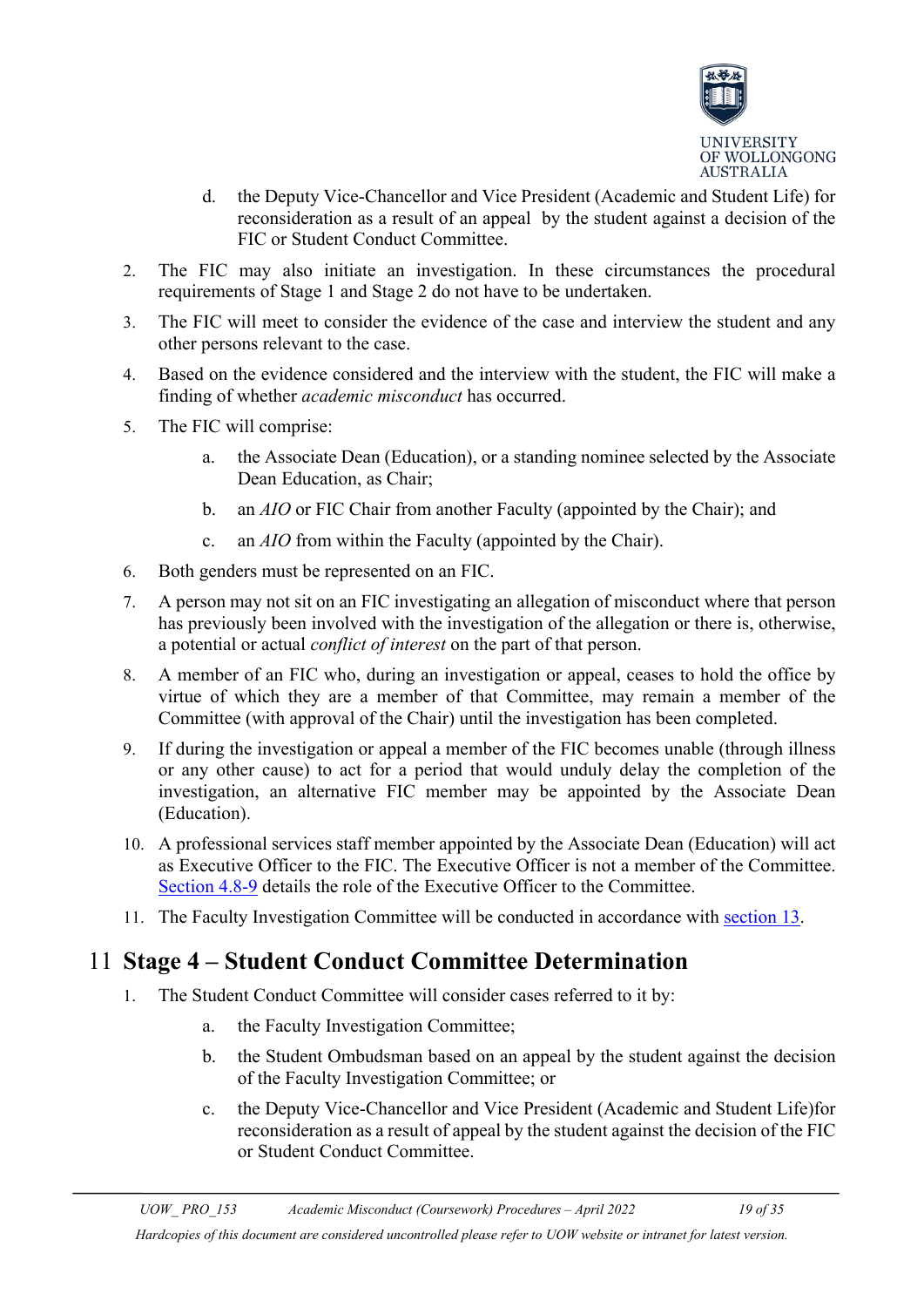

- 2. The Student Conduct Committee will comprise:
	- a. The Chair of Academic Senate (or a nominee appointed by the Deputy Vice-Chancellor and Vice President (Academic and Student Life)), as Chair;
	- b. a senior UOW staff member appointed by the Chair; and
	- c. a student appointed by the Chair, from the following student representative groups:
		- i. Wollongong Undergraduate Student Association
		- ii. Wollongong University Postgraduate Association
		- iii. University Council Student Representatives
		- iv. Academic Senate (or subcommittee) Student Representatives
		- v. Faculty Student Representatives
- 3. An Executive Officer to the Committee will be appointed by the Governance Unit. The Executive Officer is not a member of the Committee. [Section 4.8-9](#page-6-3) details the role of the Executive Officer to the Committee.
- 4. Both genders must be represented on the Student Conduct Committee.
- 5. Based on the evidence considered and the interview with the student, the Student Conduct Committee will make a finding of whether *academic misconduct* has occurred.
- 6. A person may not sit on an SCC investigating an allegation of misconduct where that person has previously been involved with the investigation of the allegation or there is, otherwise, a potential or actual *conflict of interest* on the part of that person.
- 7. The Student Conduct Committee will meet to consider the evidence of the case and interview the student and any other persons relevant to the case. The Committee will conduct the interview in accordance with [section 13.](#page-22-0)

## <span id="page-19-1"></span><span id="page-19-0"></span>12 **Appeals**

#### **Appeal Against Finding of a Subject Coordinator**

- 1. Once a *poor academic practice* outcome has been applied, a student may appeal against the finding of the Subject Coordinator, only if the appeal is based on a lack of *due process* or if there is new and substantial evidence that has not previously been considered.
- 2. Referral to an AIO or the FIC does not constitute an applied outcome and therefore a student cannot appeal against it. An appeal can only be lodged once an outcome is applied.
- 3. An appeal by a student against a decision of the Subject Coordinator will follow the same process as an appeal against the finding of an AIO, as stipulated in [section 12.4-10.](#page-19-2)

#### <span id="page-19-2"></span>**Appeal Against Finding of an Academic Integrity Officer**

4. Once an outcome has been applied, a student may appeal against the finding of the *AIO*, only if the appeal is based on a lack of *due process* or if there is new and substantial evidence that has not previously been considered.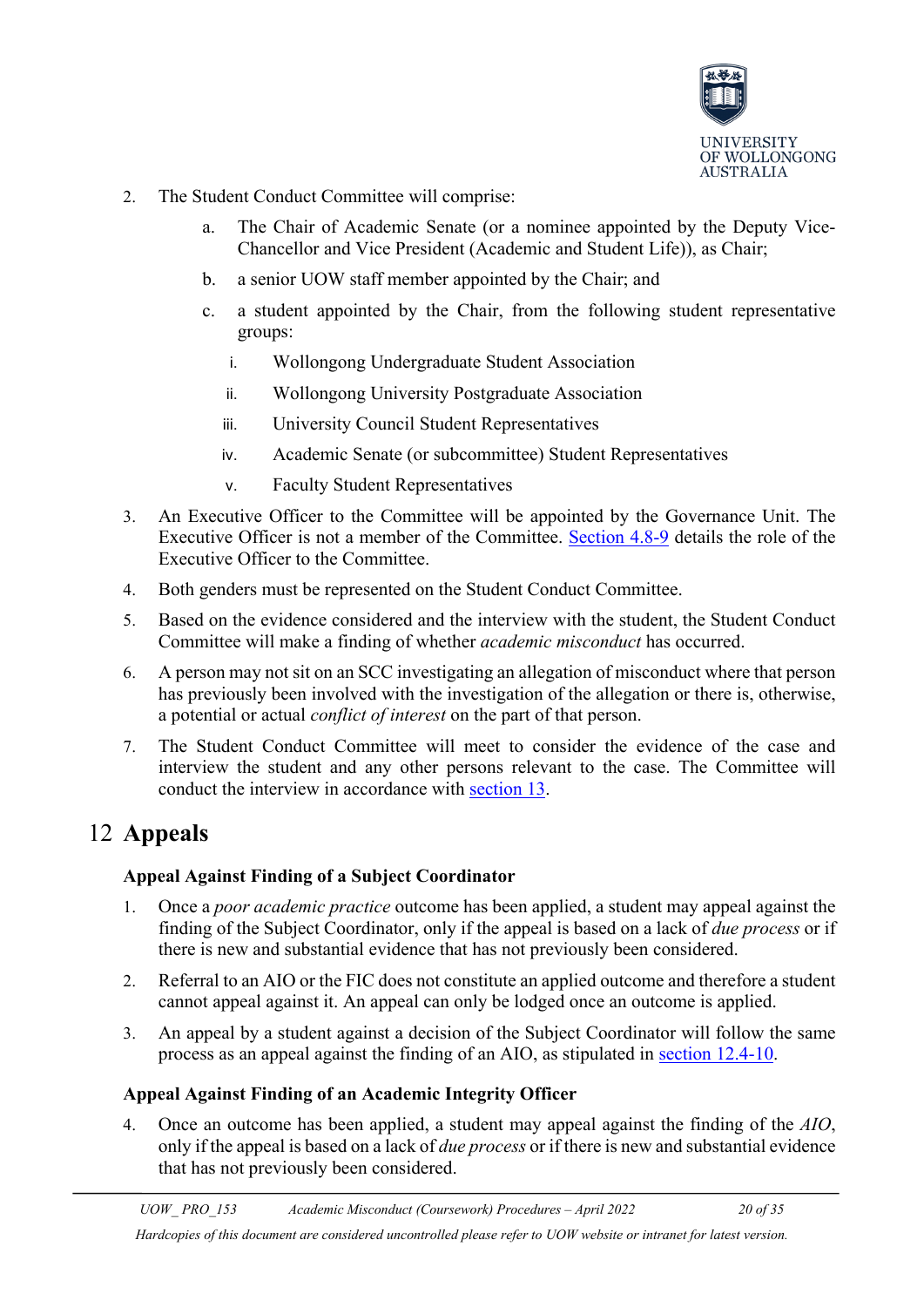

- 5. Referral to the FIC does not constitute an outcome and therefore a student cannot appeal against it. An appeal can only be lodged once an outcome is applied.
- 6. An appeal by a student must:
	- a. be lodged in writing with the FIC Chair within a maximum of ten (10) working days of notification of the outcome;
	- b. state fully the reasons for the appeal; and
	- c. include any relevant documentary evidence to support the appeal.
- 7. The FIC Chair will consider the case put forward and evidence provided by the student to support the appeal.
- 8. The FIC Chair will determine whether there are sufficient grounds for the appeal as soon as possible and within a maximum of ten (10) working days of having received the appeal.
- 9. The FIC Chair may determine that:
	- a. there are not sufficient grounds for the appeal and the decision stands;
	- b. there are sufficient grounds for the appeal due to new and substantial evidence and refer the matter back to the *AIO* to review the case in accordance wit[h section](#page-16-1)  [9;](#page-16-1)
	- c. there are sufficient grounds for the appeal due to a lack of due process and refer the matter to the Faculty Investigation Committee under [section 10;](#page-17-2) or
	- d. Where there may be a *conflict of interest* or perceived bias, the FIC Chair may refer the matter back to a different *AIO*.
- 10. The FIC Chair will:
	- a. submit a record of the appeal and outcome via the Academic Misconduct Management System; and
	- b. advise the student, *AIO* and any other relevant staff of the outcome using the appropriate notice letter template for advice to the student.

#### <span id="page-20-0"></span>**Appeal Against Decision of Faculty Investigation Committee**

- 11. Once an outcome has been applied by the *FIC*, a student may appeal against the finding of the *FIC*, only if the appeal is based on lack of due process or if there is new and substantial evidence that has not previously been considered.
- 12. An appeal by a student against a decision of the FIC must:
	- a. be lodged, in writing, with the Student Ombudsman within a maximum of ten (10) working days of notification of the outcome of the FIC's investigation;
	- b. state fully the reasons for the appeal; and
	- c. include any relevant documentary evidence to support the appeal.
- 13. The Student Ombudsman will consider the case put forward and evidence provided by the student to support the appeal.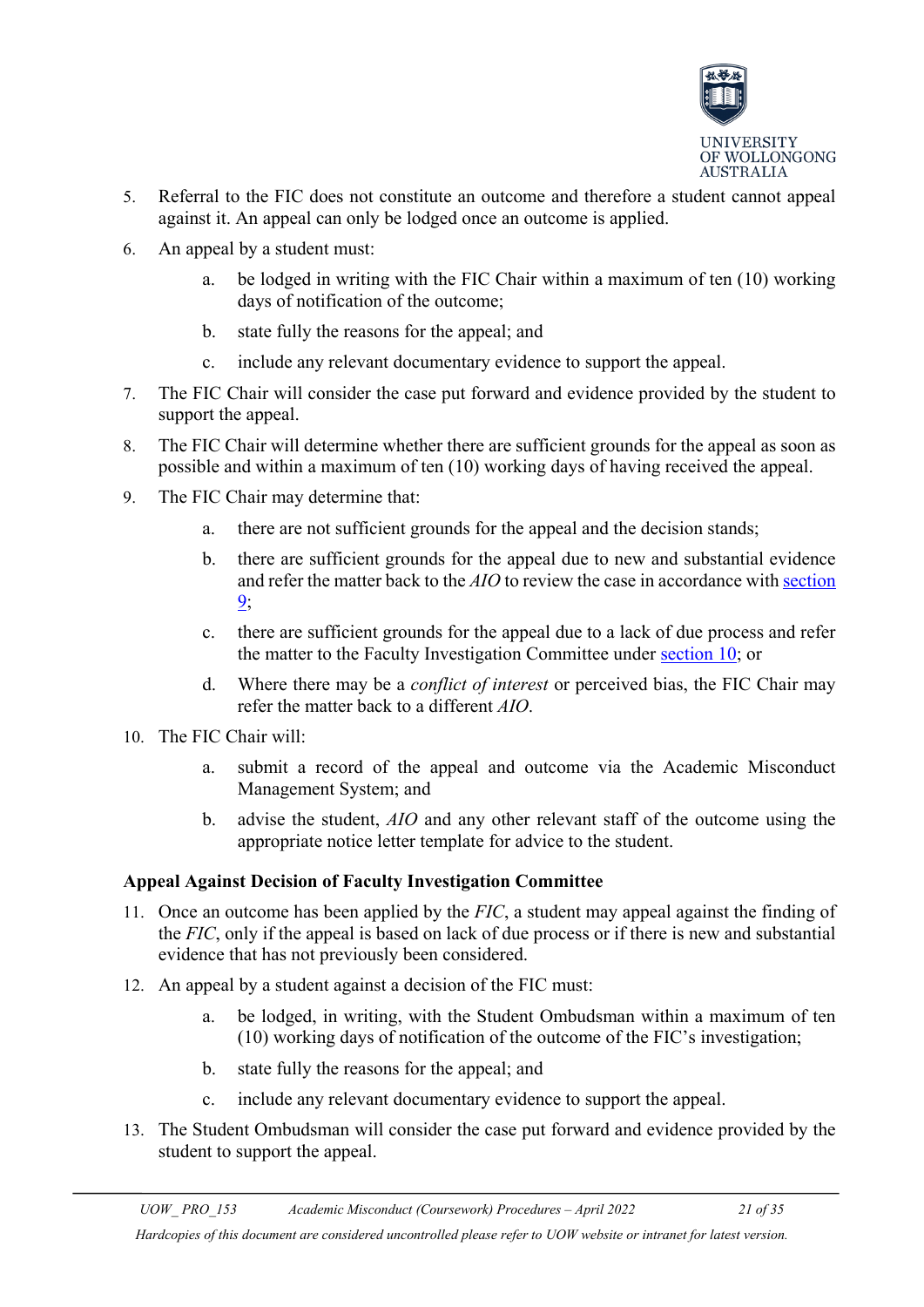

- 14. The Student Ombudsman will determine whether there are sufficient grounds for the appeal as soon as possible and within a maximum of ten (10) working days of having received the appeal.
- 15. The Student Ombudsman may determine that:
	- a. there are not sufficient grounds for the appeal and the decision of the Faculty Investigation Committee stands;
	- b. there are sufficient grounds for the appeal due to new and substantial evidence and refer the matter back to the Faculty Investigation Committee for reconsideration; or
	- c. there are sufficient grounds for the appeal on the basis of a lack of due process and refer the matter to the Student Conduct Committee for consideration.
- 16. Where there are sufficient grounds for the appeal due to new and substantial evidence, but also a conflict of interest or perceived bias, the Student Ombudsman may refer the matter back to the FIC for reconsideration, with requirements for a change in membership of the FIC.
- 17. The Student Ombudsman will advise the student, AIO, FIC Chair and any other relevant staff of the outcome using the appropriate notice letter template for advice to the student.

#### <span id="page-21-0"></span>**Appeal Against Decision of Student Conduct Committee**

18. Once an outcome has been applied by the SCC, a student may appeal against the finding of the SCC, only if the appeal is based on a lack of due process (refer to [section 12.19-26\)](#page-21-1).

#### <span id="page-21-1"></span>**Final Appeal on Grounds of Lack of Due Process**

- 19. Once an outcome of an initial appeal, or outcome from the SCC has been applied, a student may appeal against this finding, only if the appeal is based on a lack of *due process*.
- 20. Any appeal by a student must:
	- a. be lodged, in writing, with the Deputy Vice-Chancellor and Vice President (Academic and Student Life)within a maximum of twenty (20) working days of notification of the outcome of the appeal;
	- b. state fully the reasons for the appeal; and
	- c. include any relevant documentary evidence to support the appeal.
- 21. The Deputy Vice-Chancellor and Vice President (Academic and Student Life)will consider the case put forward and evidence provided by the student to support the appeal.
- 22. The Deputy Vice-Chancellor and Vice President (Academic and Student Life)will determine whether there are sufficient grounds for the appeal, as soon as possible and within a maximum of ten (10) working days of having received the appeal.
- 23. The Deputy Vice-Chancellor and Vice President (Academic and Student Life) may determine that:
	- a. there are not sufficient grounds for the appeal and the decision of the Student Conduct Committee or Faculty Investigation Committee stands; or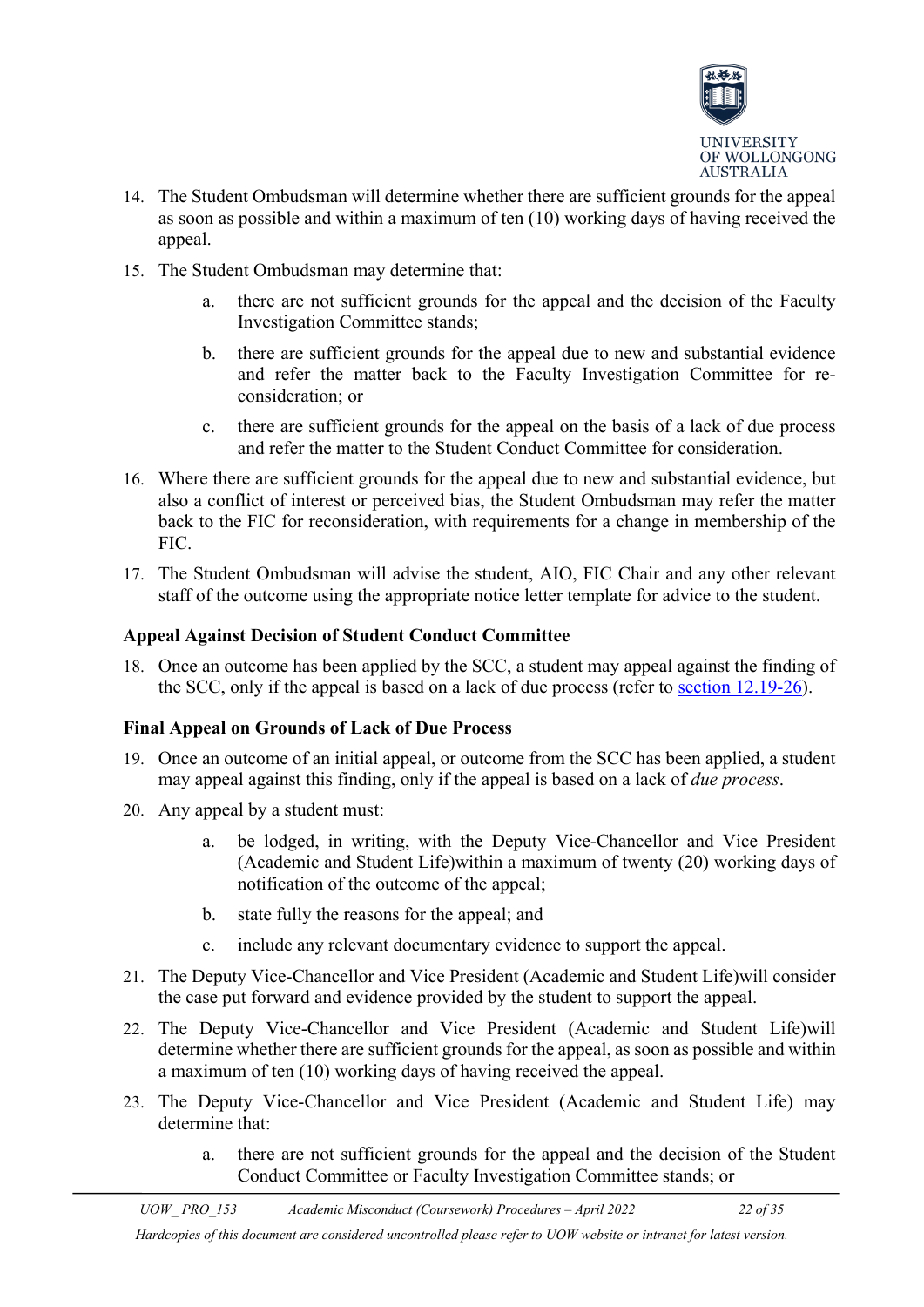

- b. there are sufficient grounds for the appeal, then the case is referred to either the Student Conduct Committee or Faculty Investigation Committee for reconsideration.
- 24. Where a case is referred back to an Investigation Committee for reconsideration and there is a *conflict of interest* or perceived bias, the Deputy Vice-Chancellor and Vice President (Academic and Student Life) may change the membership before referring the matter.
- 25. The Deputy Vice-Chancellor and Vice President (Academic and Student Life) will advise the student, *AIO* and any other relevant staff of the outcome/referral using the appropriate notice letter template for advice to the student.
- 26. The student has no further opportunity to appeal the decision within the University.

### <span id="page-22-1"></span><span id="page-22-0"></span>13 **Conduct of Investigation Committees**

#### **Notification to the Student**

- 1. Where a matter has been referred to a Faculty Investigation Committee or the Student Conduct Committee, the Executive Officer of that Committee must serve the student with a written notification of the investigation as soon as possible and within a maximum of ten (10) working days of the referral.
- 2. The notification must be served by the Academic Misconduct Management System by email (to their student email address) and shall include:
	- a. details of the allegation;
	- b. reference to any rule, policy or code allegedly breached;
	- c. advice on withholding assessment results (where relevant);
	- d. an invitation to attend an interview at a given date, time and location. Where a student is unable to attend the interview with the committee, including where the student is studying offshore or online, the interview may be held using electronic means (such as telephone, videoconferencing or teleconferencing etc.).
	- e. the option for the student to be assisted by a support person of their choice at the interview;
	- f. attached copies of any documentation being considered (subject to any requirement to maintain the privacy or safety of another person) and any relevant rule, policy or code;
	- g. an invitation to the student to provide a written statement of how they wish to answer the allegation and any supporting evidence, including counselling reports in advance of the investigation interview; and
	- h. advice that, if the student chooses not to attend, the matter will be determined in their absence.
- 3. The notice will be deemed to have been served on the date on which the email was sent.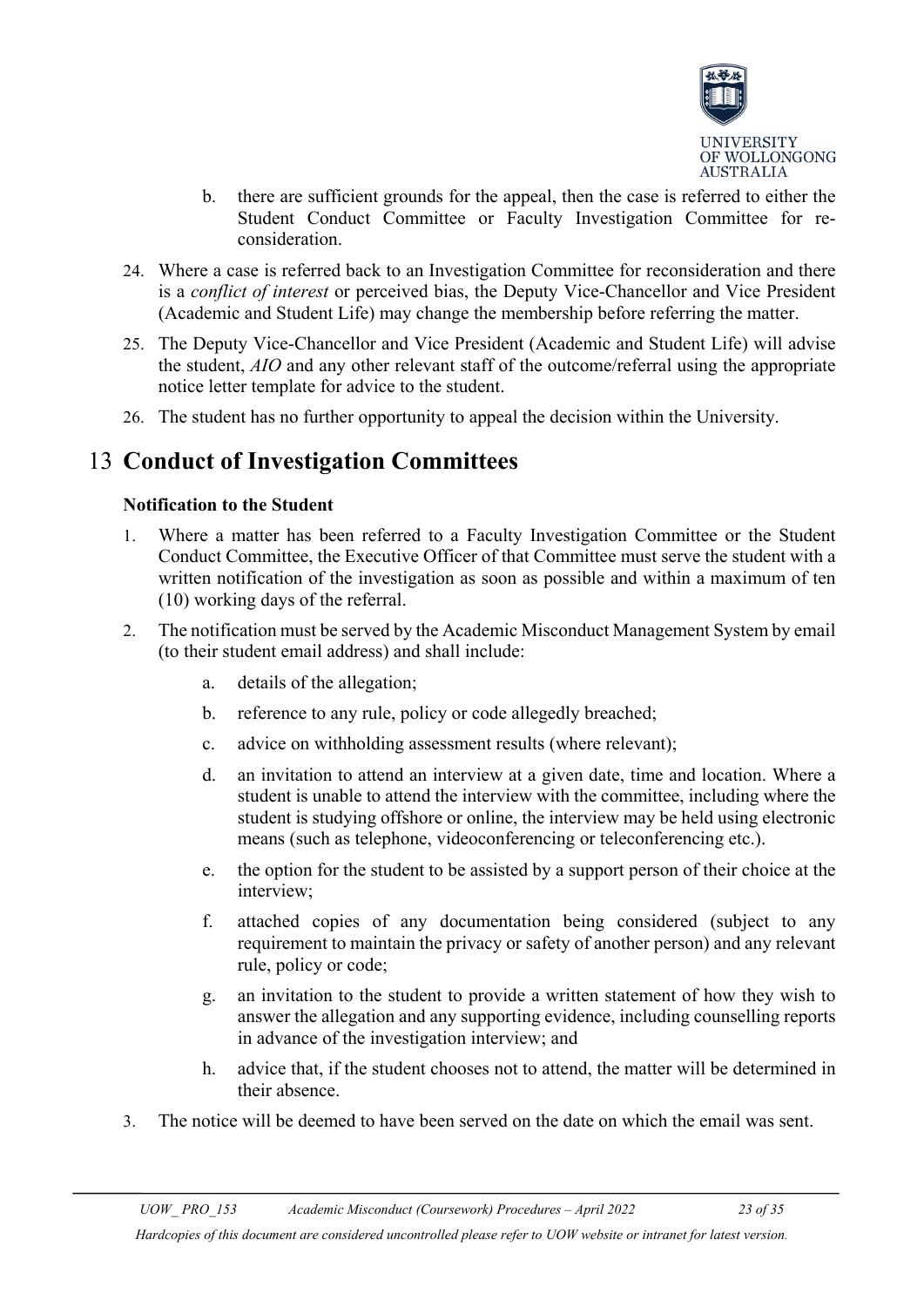

#### <span id="page-23-0"></span>**Investigation Committee Meetings**

- 4. The Committee meeting should be held as soon as possible and within a maximum of twenty (20) working days of the date of service of the notification, unless the Chair of the Committee grants an extension to the student or more time is required to collect necessary evidence.
- 5. Where a student is unable to attend the meeting, reasonable attempts should be made to accommodate the student, including (but not limited to) rescheduling to a mutually agreed time or holding the meeting over the phone or with the assistance of other technology (e.g. Skype or teleconferencing facilities).
- 6. The student may submit the following documents to the committee for consideration:
	- a. a written statement of how they intend to respond to the allegation; and/or
	- b. other written material pertinent to their case, including professional report(s), statement(s) of extenuating circumstances, or character reference(s).
- 7. With the permission of the student, the Committee may make an audio recording of the interview and attach to the Committee file;

#### <span id="page-23-1"></span>**Conduct of Investigation**

- 8. Where a student who has been given due notice chooses not to attend a Committee meeting, the Committee may investigate the matter or hear an appeal in the student's absence.
- 9. In conducting an investigation meeting, a Committee will:
	- a. explain the allegation to the student and give the student the opportunity to respond to the allegation;
	- b. give the *AIO* bringing the allegation and/or any other staff member or student involved in the event(s) leading up to the allegation an opportunity to be heard;
	- c. permit any person appearing before the Committee to be assisted by a support person;
	- d. permit any support person attending the meeting to provide advice to the student and to address the Committee in a summary statement only; the support person is not permitted to interview witnesses or to address the Committee directly during interviews;
	- e. permit any person appearing before the Committee to nominate witnesses to appear to support their evidence;
	- f. disallow questions which it considers to be unseemly or irrelevant for the nature of its investigation;
	- g. caution all persons appearing before the Committee that they are expected to conduct themselves in a reasonable and responsible manner during the proceedings and that any form of behaviour which is an impediment to the proceedings will of itself be regarded as a breach of the [Student Conduct Rules;](http://www.uow.edu.au/about/policy/UOW058723.html)
	- h. where there is reasonable concern by the Committee or any witness or participant in the proceedings that an individual's safety may be compromised by contact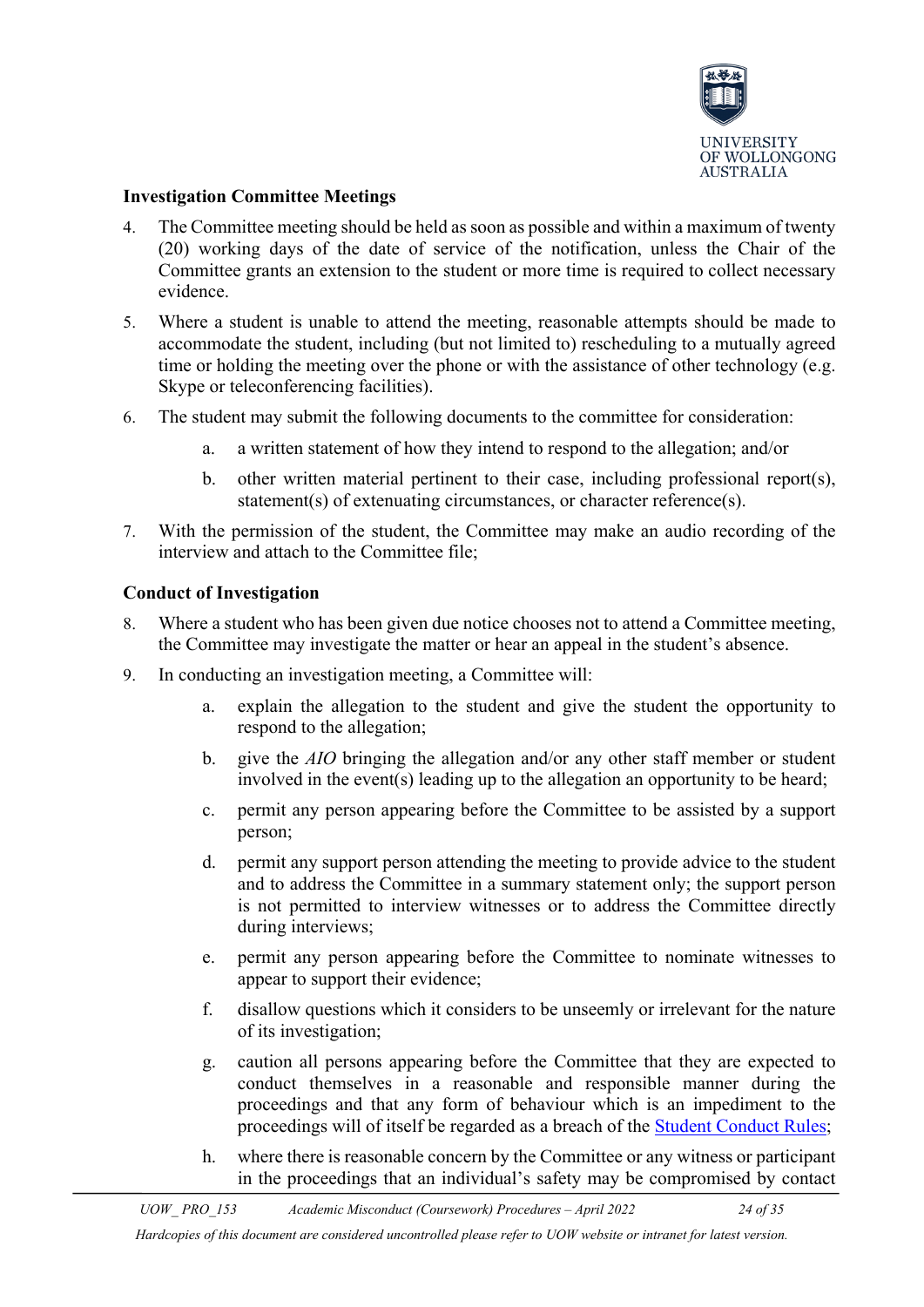

with the student who is the subject of the allegation (e.g. where the student is subject to an Apprehended Violence Order), be entitled to allow the evidence to be presented without the student being present;

- i. where the conduct of any person interferes with any other person's right to be heard, be entitled to hear evidence from each party separately;
- j. give the student the opportunity to be heard on the issue of outcome;
- k. hold all its proceedings in private; and
- l. keep an adequate record of the Committee meeting proceedings.
- 10. Decisions of a Committee are made by majority.
- 11. Where multiple investigations of alleged *academic misconduct* by a particular student are taking place, outcomes should be determined in accordance with the order in which the cases were detected. As such, the determination of an appropriate outcome for successive cases may be deferred until the determination of an outcome of the initial investigation has been made.

#### <span id="page-24-0"></span>**Outcome of Investigation**

- 12. As soon as practicable after a meeting of a Faculty Investigation Committee or Student Conduct Committee, and within a maximum of ten working days, the Chair of the Investigation Committee (or nominee), must notify the student of the outcome of the investigation.
- 13. Where a High-Level Outcome is applied, the notice of outcome will be signed by the Vice-Chancellor (or nominee).
- 14. The outcome of the case should be recorded in the Academic Misconduct Management System, along with all relevant documentation (including records of the Committee proceedings and evidence presented).
- 15. The *Investigation Committee* may determine to:
	- a. Dismiss the allegation, in accordance with [section 13.16-18;](#page-24-1) *or*
	- b. Uphold the allegation, in accordance with [section 13.19-22.](#page-25-0)

#### <span id="page-24-1"></span>**Allegation Dismissed**

- 16. The Investigation Committee may determine:
	- a. that there was insufficient evidence to support a finding of *academic misconduct* or *poor academic practice*. The allegation will be dismissed and any outcome previously applied will be quashed.
	- b. not to make a finding of *academic misconduct* on the grounds that the conduct of the student represents *poor academic practice* rather than *academic misconduct*, and may apply a *poor academic practice* outcome (quashing any previous outcome).
- 17. The Executive Officer of the Committee will update the outcome on the Academic Misconduct Management System.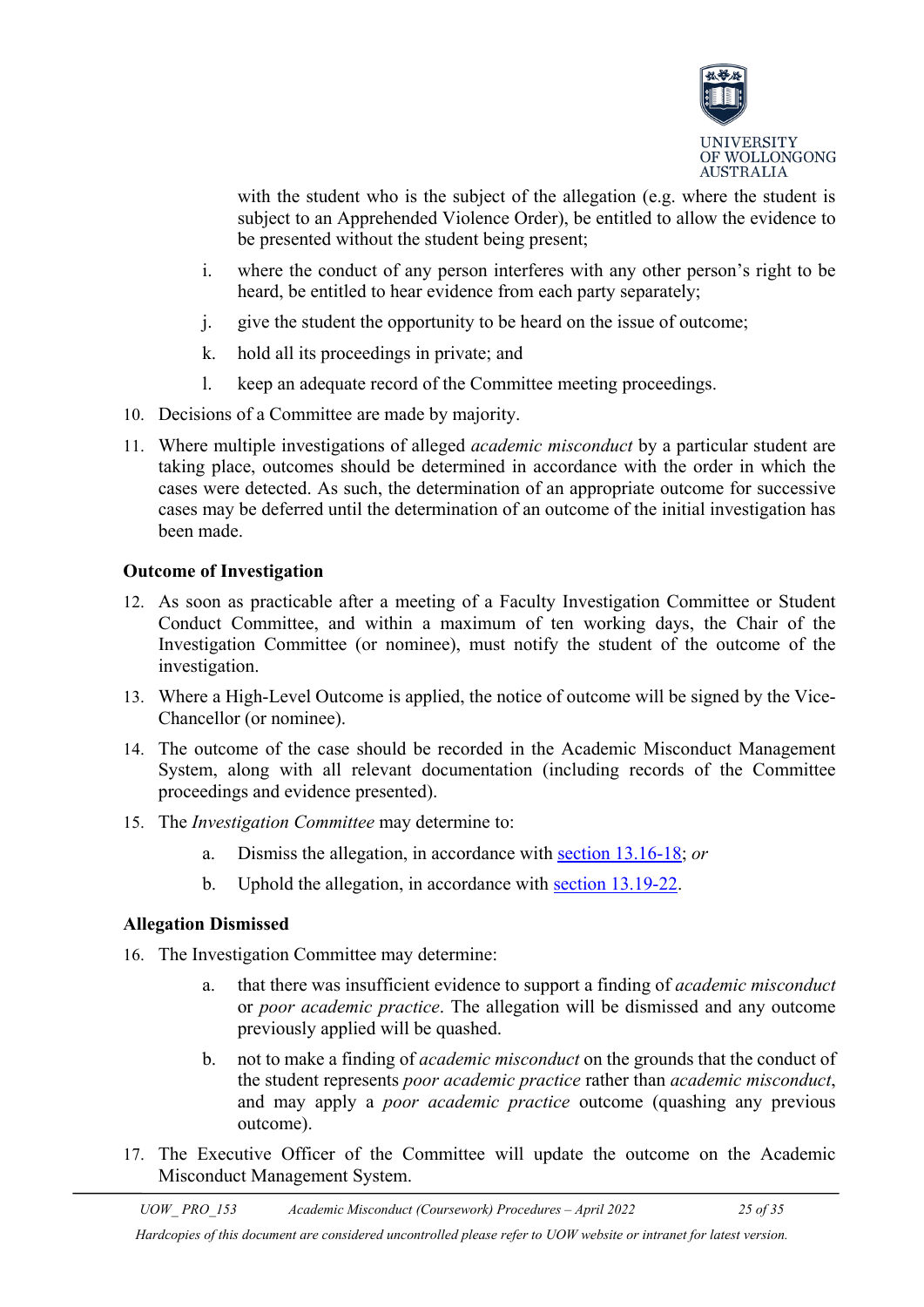

18. The *Investigation Committee* will advise the student, Subject Coordinator, AIO and other relevant staff of the outcome.

#### <span id="page-25-0"></span>**Allegation Upheld**

- 19. If the Investigation Committee finds that *academic misconduct* has occurred, the allegation will be upheld.
- 20. The Investigation Committee will then determine the appropriate level of outcome.
- 21. Where an FIC has heard the case only Low-Level or Medium-Level Outcomes can be applied. If the FIC determines a High-Level Outcome is justified the matter will be escalated to the SCC by the FIC (refer to [section 11\)](#page-18-0).
- 22. The Executive Officer to the Committee should update the record on the Academic Misconduct Management System and advise the student, *AIO* and other relevant staff of the outcome.

### <span id="page-25-1"></span>14 **Suspension of Investigation Proceedings**

- 23. Any student misconduct investigation proceedings, including appeal proceedings, may be suspended by the Deputy Vice-Chancellor and Vice President (Academic and Student Life)if the student ceases to be enrolled at the University.
- 24. If student misconduct investigation proceedings are suspended, the Deputy Vice-Chancellor and Vice President (Academic and Student Life) will advise the student that:
	- a. they have no automatic right to return to the University; and
	- b. if they apply for re-enrolment, their application will only be considered pending the outcome of the investigation proceedings, which will be reinitiated.

## <span id="page-25-2"></span>15 **Extension of Time Limits**

- 25. Any time limit set in this procedure may be extended at the discretion of the Subject Coordinator, *AIO* or Chair of the Committee, for example, to provide adequate time to gather evidence and convene a meeting or because of special circumstances demonstrated by the student.
- 26. If a time limit is extended the reason should be recorded and communicated to the student, prior to the expiration of the original time period.

## <span id="page-25-3"></span>16 **Record Keeping**

- 27. Cases of *poor academic practice* and *academic misconduct* by a student undertaking coursework will be recorded in the Academic Misconduct Management System.
- 28. Allegations of misconduct that were dismissed will still be recorded in the Academic Misconduct System, however, these cases will not form part of the student's record and will not be considered in any subsequent academic misconduct investigation.
- 29. All files relating to investigations of student misconduct will be retained and disposed of in accordance with the University's [Records Management Policy,](file://ad.uow.edu.au/Shares/Governance%20Confidential/Policies%20&%20Procedures%20&%20Guidelines/epurdy/AppData/Local/Microsoft/Windows/Temporary%20Internet%20Files/Content.Outlook/H3685O2T/ssLINK/UOW039584) the *[State Records Act 1998](http://www.austlii.edu.au/au/legis/nsw/consol_act/sra1998156/)*,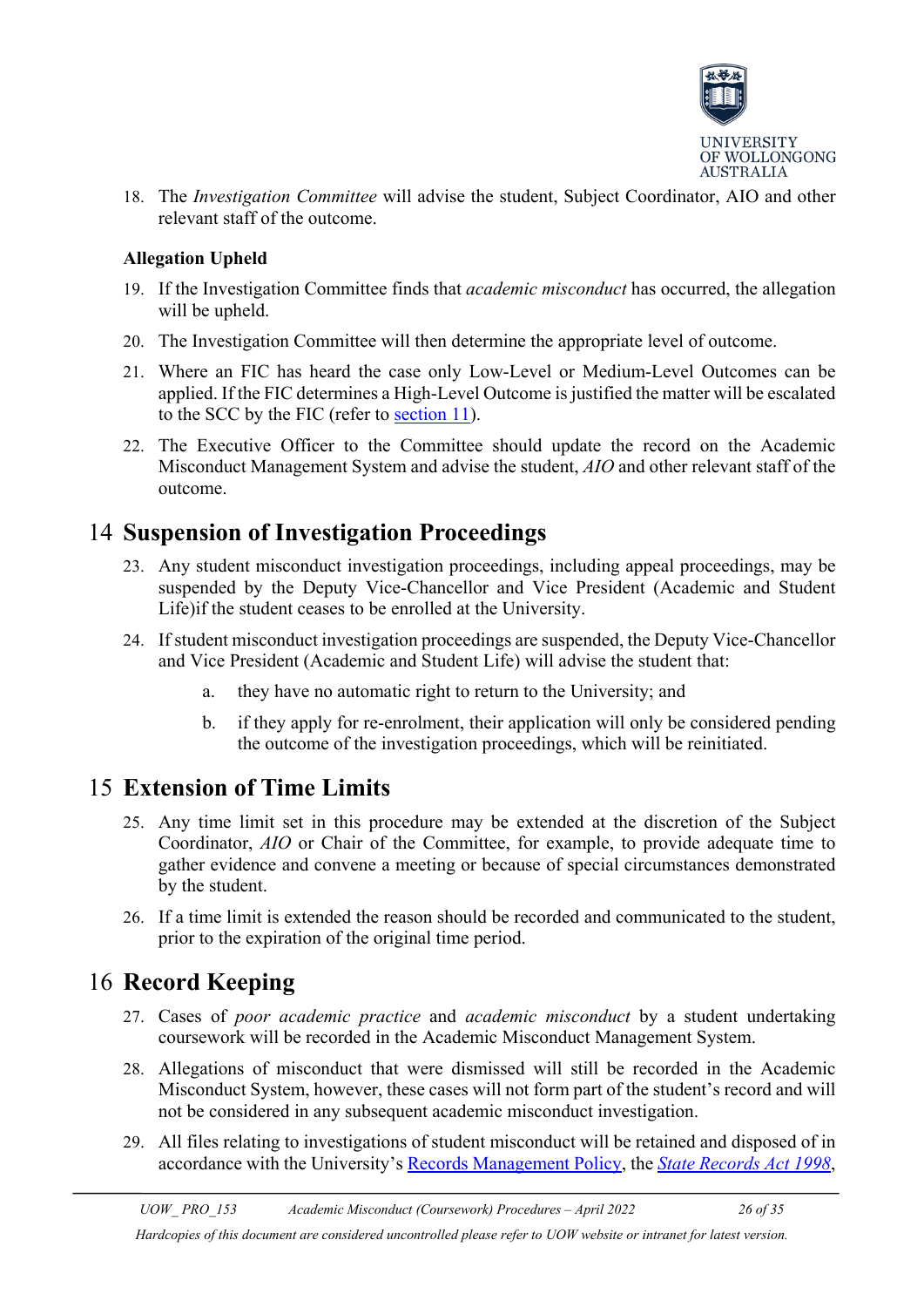

and the [General Retention and Disposal Authority GDA23.](http://www.records.nsw.gov.au/recordkeeping/rules/retention-and-disposal-authorities/general-retention-and-disposal-authorities/files/gda23-university-records) Records of the investigation may include evidence and other information gathered, records of investigation meetings (including minutes), summaries of investigations and outcomes of investigations.

30. The student has the right of access to copies of all records relating to the investigation.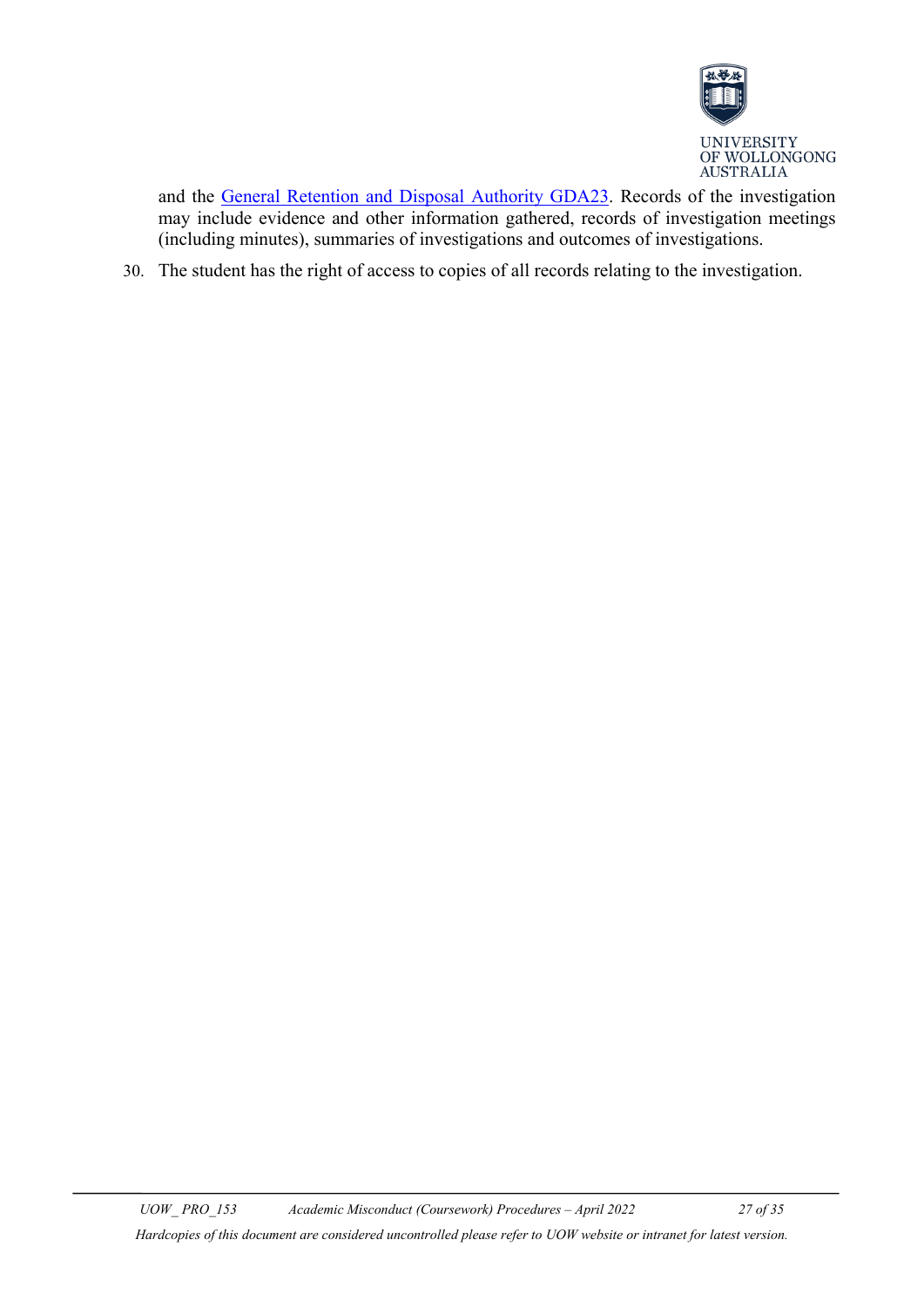

| <b>Version</b> | <b>Date Effective</b> | <b>Approved By</b>                                                                 | Amendment                                                                                                                                                                                          |
|----------------|-----------------------|------------------------------------------------------------------------------------|----------------------------------------------------------------------------------------------------------------------------------------------------------------------------------------------------|
| 1              | 1 January 2008        | University Council                                                                 | Procedure for Managing Alleged Academic<br>Misconduct by a Student Undertaking<br><b>Coursework accompanies Student Conduct Rules</b><br>and replaces Rules for Student Conduct and<br>Discipline. |
| 2              | 20 May 2008           | Vice-Principal<br>(Administration)                                                 | Minor amendment to clause 7.6 to accommodate<br>alleged academic misconduct during a University<br>Examination.                                                                                    |
| 3              | 5 February 2009       | Deputy Vice-Chancellor<br>(Academic)                                               | Migrated to UOW Procedure Template as per<br>Policy Directory Refresh                                                                                                                              |
| 4              | 5 February 2010       | University Council                                                                 | References to Council Committee of Appeal<br>(Student Discipline) amended to Council<br>Committee of Appeal, and Committee membership<br>amended, as per University Council resolution<br>2010/03. |
| 5              | February 2011         | University Council                                                                 | Major review                                                                                                                                                                                       |
| 6              | 21 June 2011          | Vice-Principal<br>(Administration)                                                 | Updated to reflect change of name from<br>Wollongong College Australia to UOW College.                                                                                                             |
| 7              | 5 August 2011         | University Council                                                                 | Clause 7.18 added to cross-reference General<br>Course Rule regarding students not withdrawing<br>from a subject that is part of a student misconduct<br>investigation.                            |
| 8              | 17 January 2013       | Vice-Principal<br>(Administration)                                                 | Updated to reflect title change from $DVC(A)$ to<br>$DVC(E)$ .                                                                                                                                     |
| 9              | 8 February 2013       | University Council                                                                 | Update to Table 5.1 and types and examples for<br>"Facilitating Academic Dishonesty".                                                                                                              |
| 10             | 11 September 2013     | Chief Administrative<br>Officer                                                    | Updated to reflect title change from $VP(A)$ to<br>CAO.                                                                                                                                            |
| 11             | 9 March 2015          | <b>Chief Administrative</b><br>Officer                                             | Administration amendment to correct clause<br>references.                                                                                                                                          |
| 12             | 9 January 2017        | <b>Chief Administrative</b><br>Officer and Deputy<br>Vice-Chancellor<br>(Academic) | Major review to streamline investigation and<br>appeals and implement changes required by the<br>new Academic Integrity Policy                                                                     |
| 13             | 27 April 2018         | Deputy Vice-Chancellor<br>(Academic)                                               | Update to offshore process, changes to initial<br>Subject Coordinator process and migration<br>towards a process supported by a workflow<br>system.                                                |

## <span id="page-27-0"></span>17 **Version Control Table**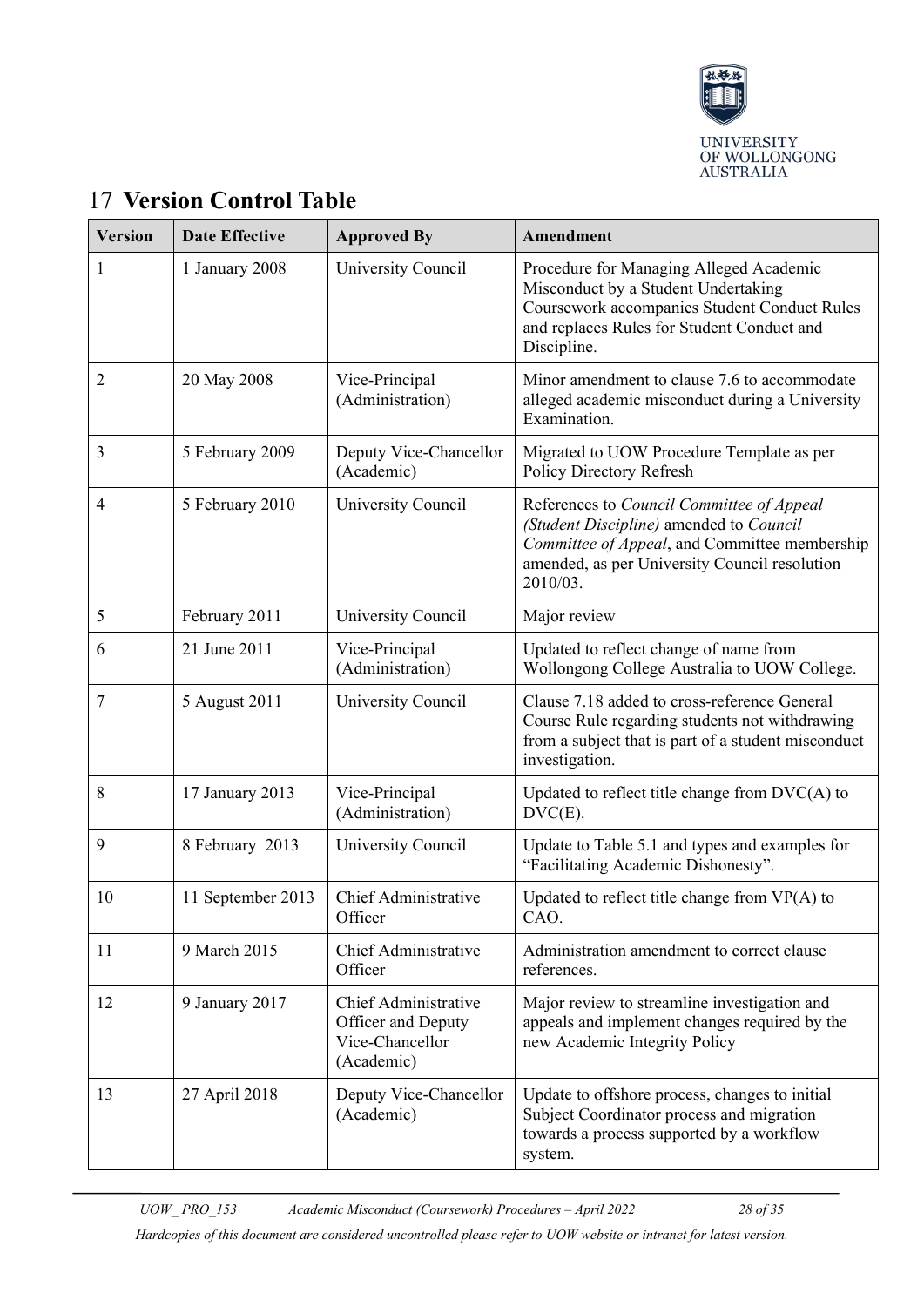

| 14 | 1 January 2020<br>(approved 9 June<br>2020) | Deputy Vice-Chancellor<br>(Education)                                          | Consequential amendments to reflect the<br>rescission of General Course Rules replaced by<br>Coursework Rules and Higher Degree Research<br>(HDR) Award Rules.                                        |
|----|---------------------------------------------|--------------------------------------------------------------------------------|-------------------------------------------------------------------------------------------------------------------------------------------------------------------------------------------------------|
| 15 | 28 October 2020                             | Deputy Vice-Chancellor<br>(Education)                                          | Minor amendments resulting from AQS review of<br>academic policies to ensure language applies to<br>online delivery of subjects in Sections 3, $8 \& 13$ .                                            |
|    |                                             |                                                                                | In addition, inclusion of minor language<br>amendments to clarify the provisions under Table<br>5.1. Range of Possible Outcomes to Poor<br>Academic Practice approved by EPRS on 11<br>December 2019. |
| 16 | 18 December 2020                            | Deputy Vice-Chancellor<br>(Education)                                          | Administrative amendments to reflect divisional<br>and faculty realignments.                                                                                                                          |
| 17 | 8 April 2022                                | Deputy Vice-Chancellor<br>and Vice President<br>(Academic and Student<br>Life) | Administrative Amendment to reflect title change<br>from DVCE to DVCA.                                                                                                                                |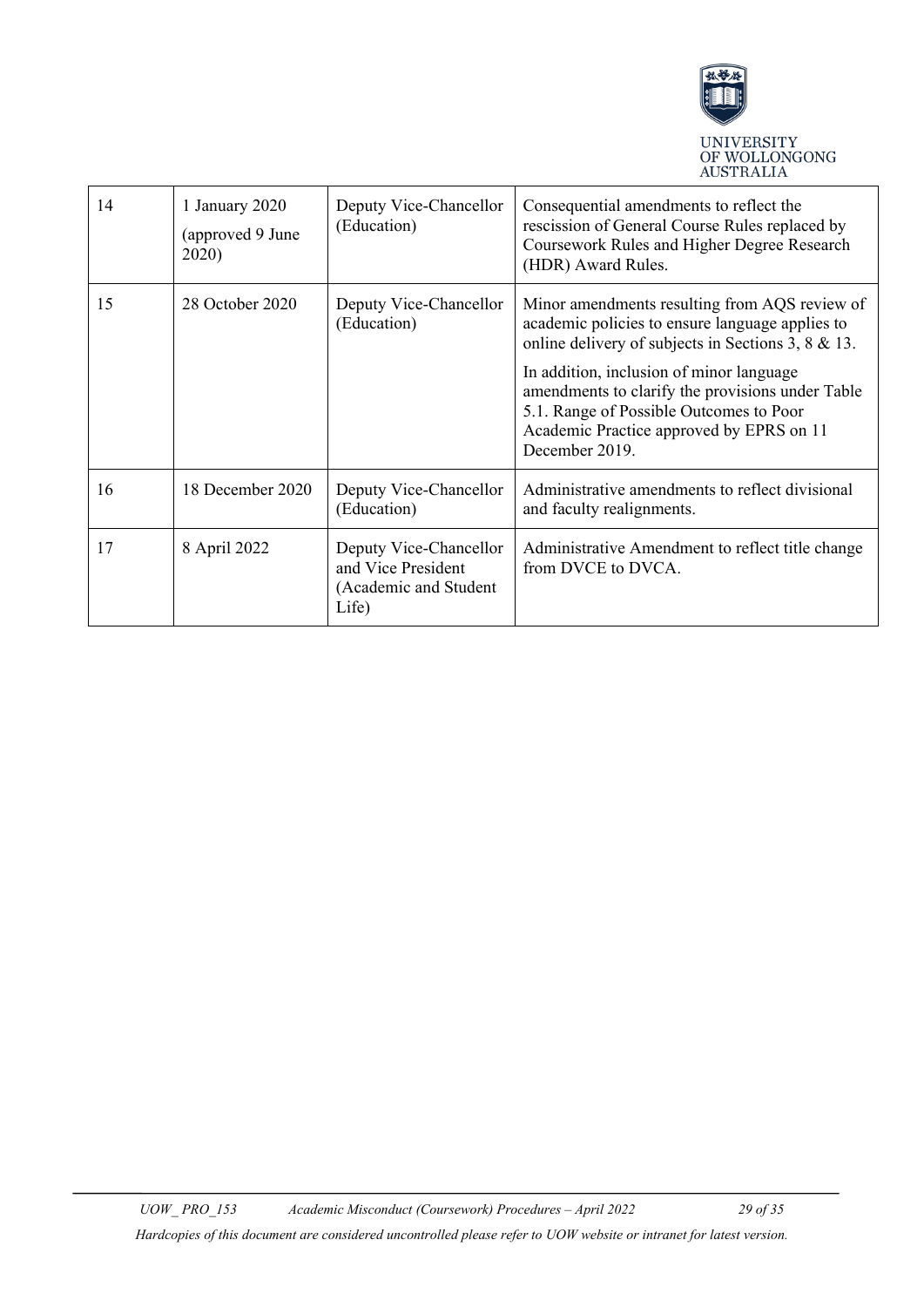

## <span id="page-29-0"></span>**Schedule 1 - Application of the Procedure to Collaborative Partners**

### **Application**

- 1. The conduct of UOW students who are undertaking study through Collaborative Partners is governed by the [Student Conduct Rules](http://www.uow.edu.au/about/policy/UOW058723.html) and associated procedures, as defined in section 4 of the [Student Conduct Rules.](http://www.uow.edu.au/about/policy/UOW058723.html)
- 2. The following modified features apply to management of alleged *academic misconduct* by a UOW student who is undertaking study through a Collaborative Partner. Where otherwise not stipulated, the Academic Misconduct (Coursework) Procedure applies without modification.

#### **Authorised Officers**

- 3. For the purposes of applying the Academic Misconduct (Coursework) Procedure to UOW students studying through a Collaborative Partner offshore:
	- a) The role of the Subject Coordinator will be undertaken by the Academic Program Director for the course in which the student is enrolled or their nominee, as approved by the Associate Dean (International) for the course owning Faculty.
	- b) Allegations of misconduct referred to an *AIO* or escalated to the Faculty Investigation Committee will be handled in accordance with the standard procedural provisions. These officers may use teleconferencing or video-conferencing facilities to conduct their duties.
	- c) The Associate Dean (International) may appoint additional *AIO*s for the purposes of performing the role at the Collaborative Partner delivery location.
	- d) The role of the Subject Coordinator and *AIO* must not be performed by the same person.
	- e) The Academic Program Director must be made aware of all cases of academic misconduct involving students in the course for which they are responsible upon the resolution of the case.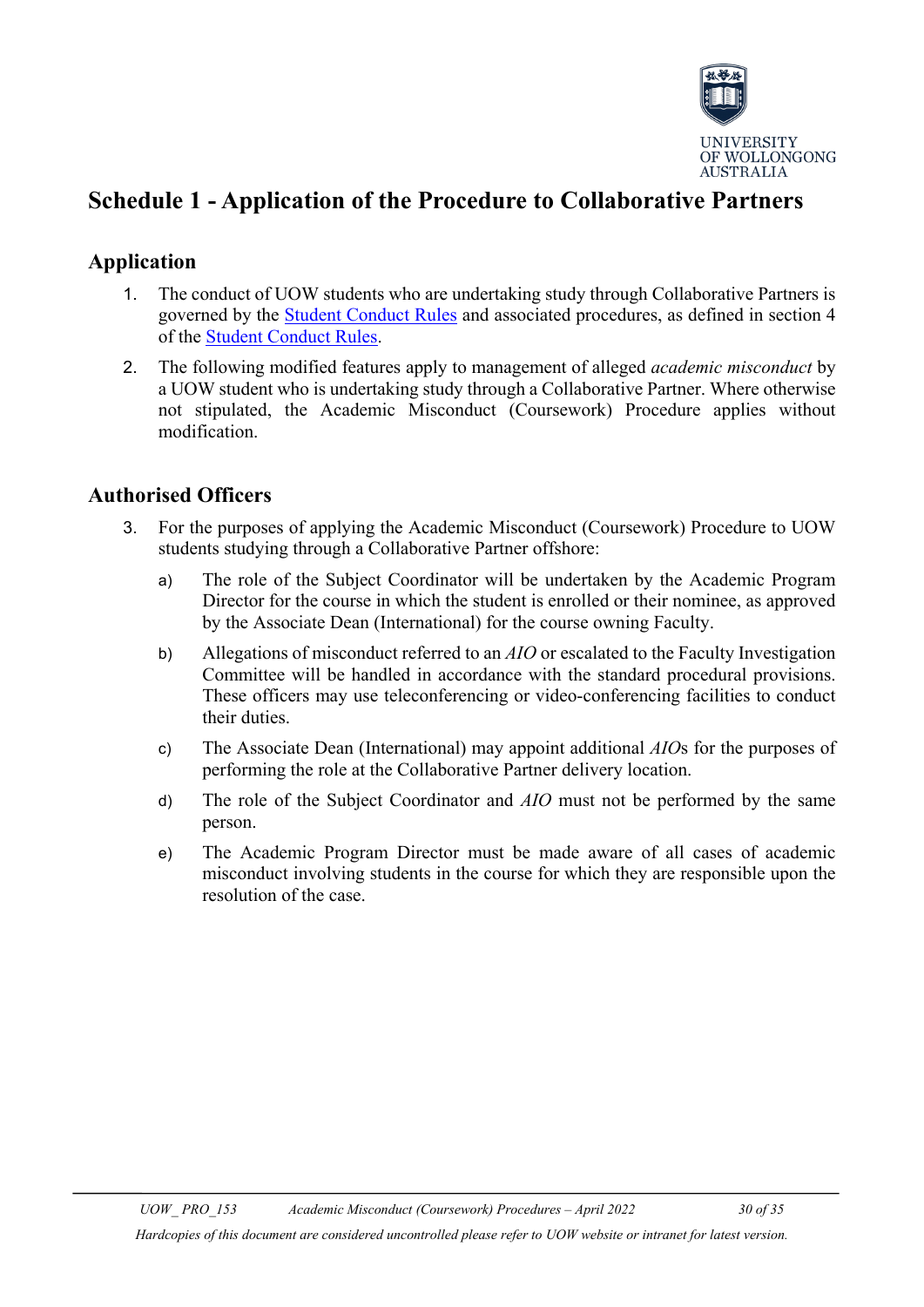

## <span id="page-30-0"></span>**Schedule 2 – Academic Misconduct (Coursework) Flowchart**

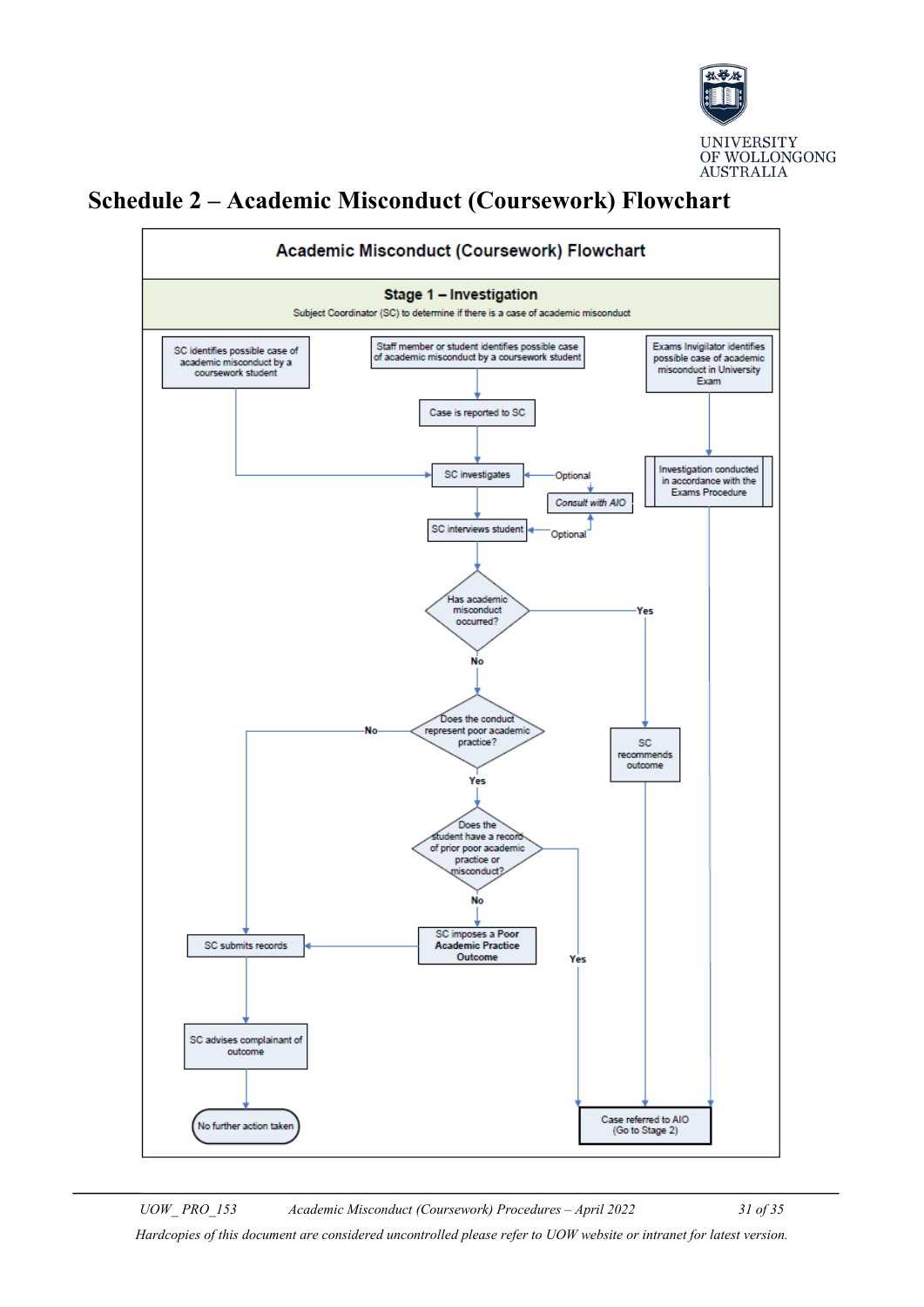

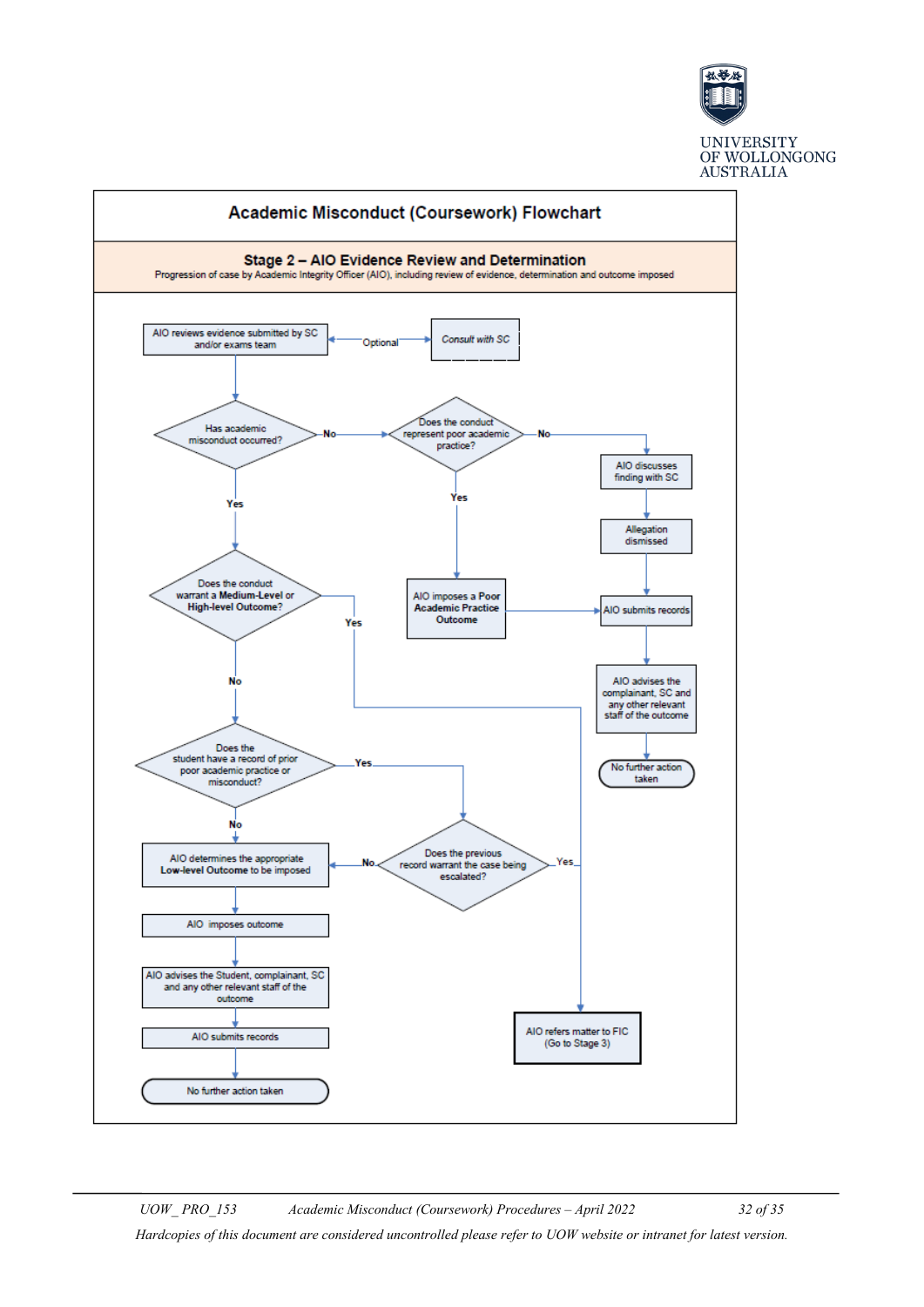

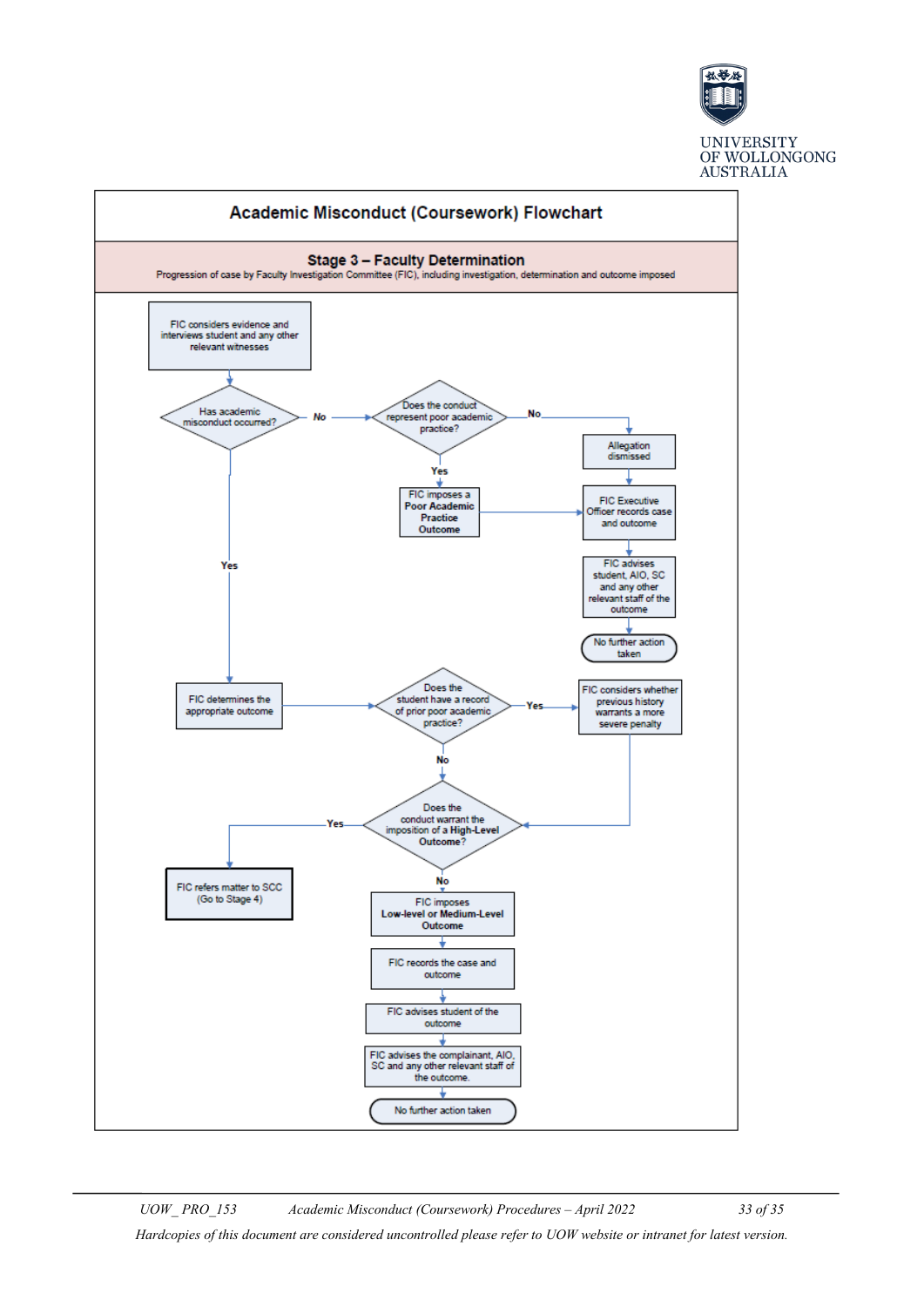